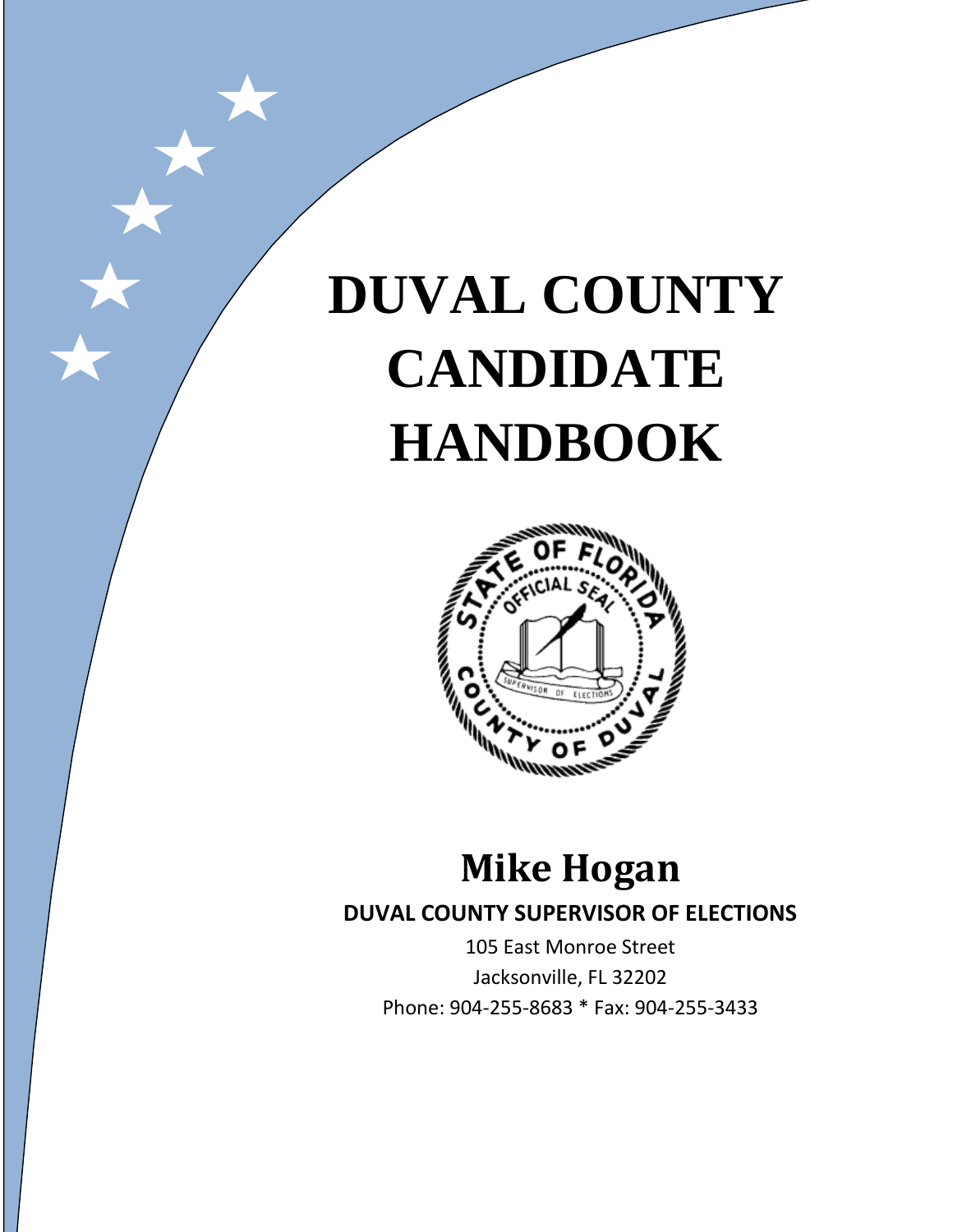This document is being provided for informational purposes **only** and does not constitute legal advice. The filing officer performs only a ministerial function and cannot give legal advice. It is recommended that candidates consult legal counsel or professional advisors, as the candidate is responsible for following Florida Election Law, local charters and regulations relating to the campaign or qualifications to seek office. This document provides statutory and other references and is not intended to be all inclusive. Information contained in this document is subject to change. Updated October 2021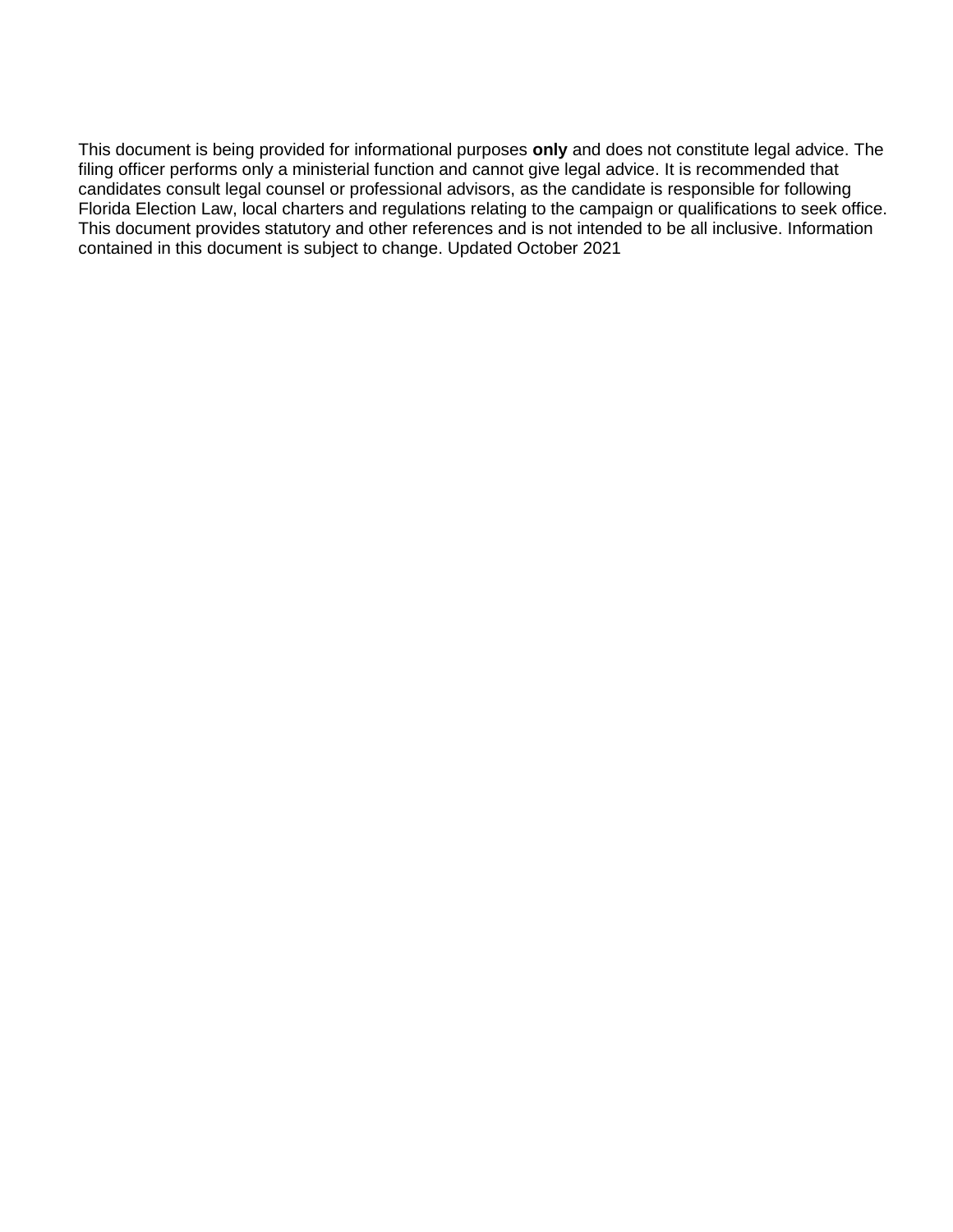

Dear Candidate:

Congratulations on your candidacy! Offering yourself for public service is a noble decision and sacrifice. It is our honor and mission to assist you in the election process.

I encourage you to carefully review all the materials you will receive from our staff. It will be your responsibility to be completely familiar with and understand the election laws that pertain to running your campaign. Our staff is always available to answer specific election/campaign questions that may arise.

Our office is dedicated to providing the resources, education and technology needed for fair elections. In addition, we are committed to keeping you informed of changes to campaign finance law and providing your campaign with voter data, quality maps and other useful election/campaign services.

Please do not hesitate to contact me or my staff for guidance during the current election cycle. We welcome your suggestions and feedback as you navigate through this challenging effort. I wish you the best of luck in this endeavor and look forward to seeing you when you stop by the office.

Yours very truly,

Mike Hogan Supervisor of Elections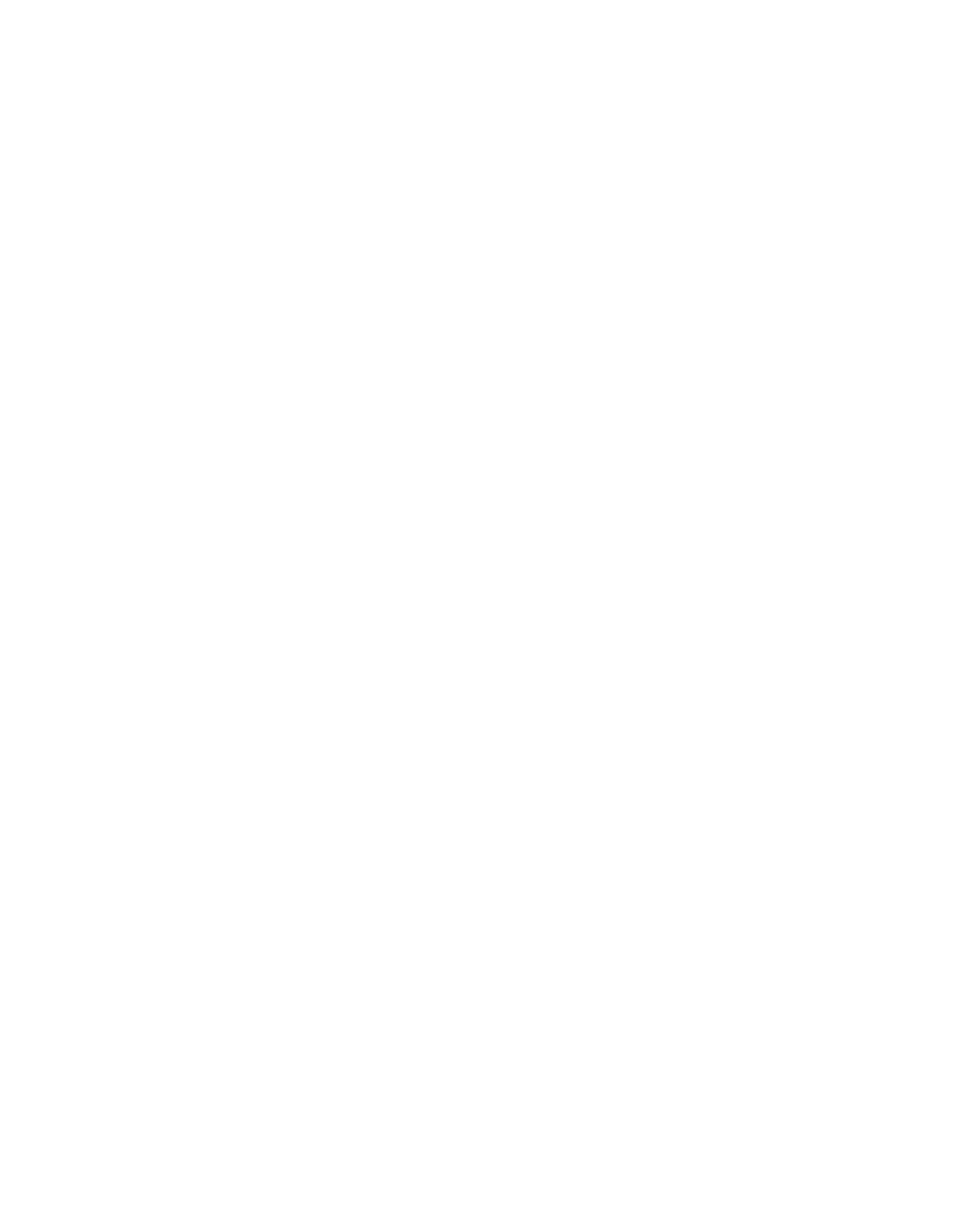# **Table of Contents**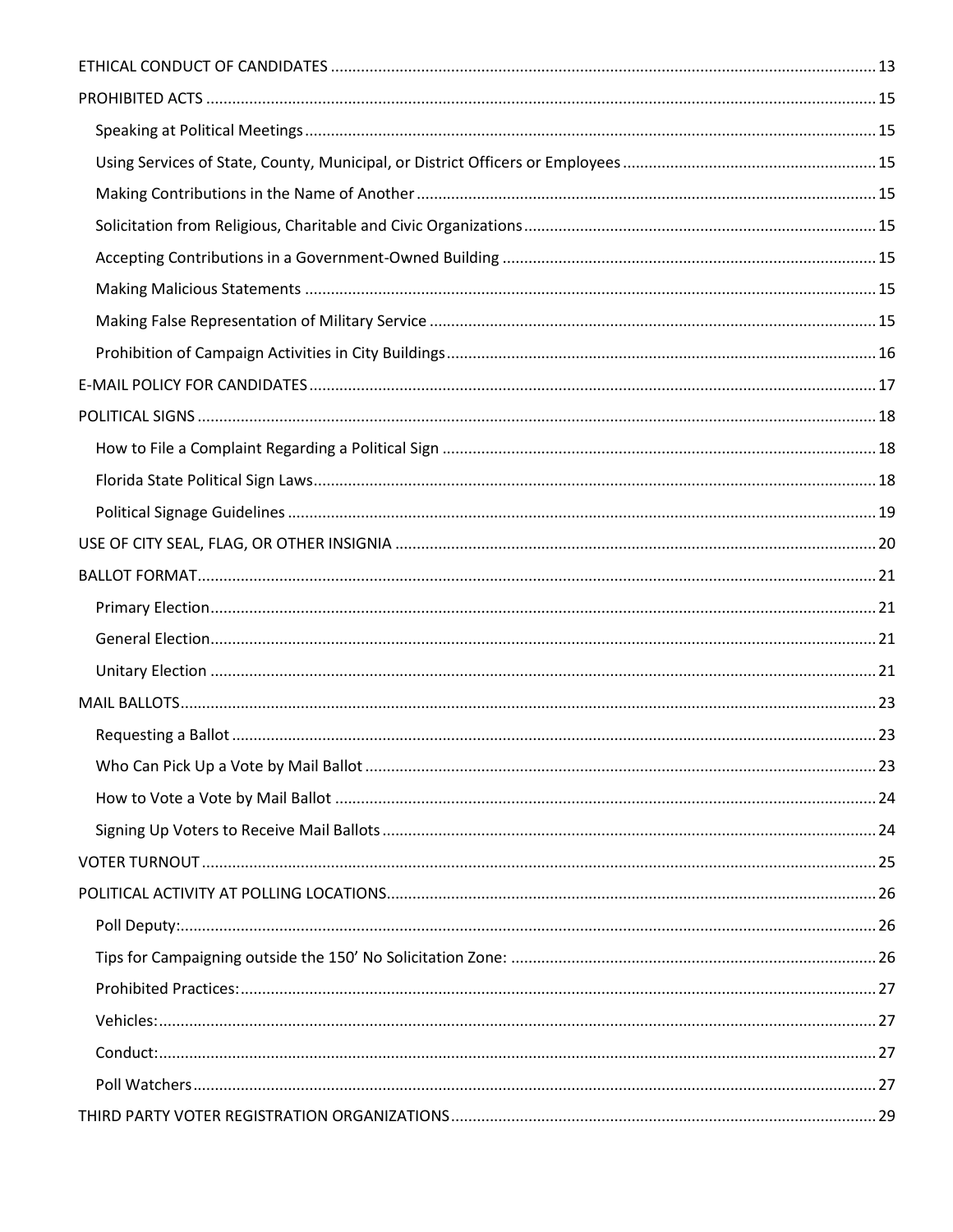| Definition of an Affiliate Organization (of a Third-Party Voter Registration Organization) - Division of Elections Rule |  |
|-------------------------------------------------------------------------------------------------------------------------|--|
|                                                                                                                         |  |
|                                                                                                                         |  |
|                                                                                                                         |  |
|                                                                                                                         |  |
|                                                                                                                         |  |
|                                                                                                                         |  |
|                                                                                                                         |  |
|                                                                                                                         |  |
|                                                                                                                         |  |
| Election Results Provided Election Night - F.S. 102.141(4) & Division of Elections Rule1S-2.013 32                      |  |
|                                                                                                                         |  |
|                                                                                                                         |  |
|                                                                                                                         |  |
|                                                                                                                         |  |
|                                                                                                                         |  |
| Conducting the Manual Post-Election Audit - F.S. 101.591 & Division of Elections Rule1S-5.02633                         |  |
|                                                                                                                         |  |
|                                                                                                                         |  |
|                                                                                                                         |  |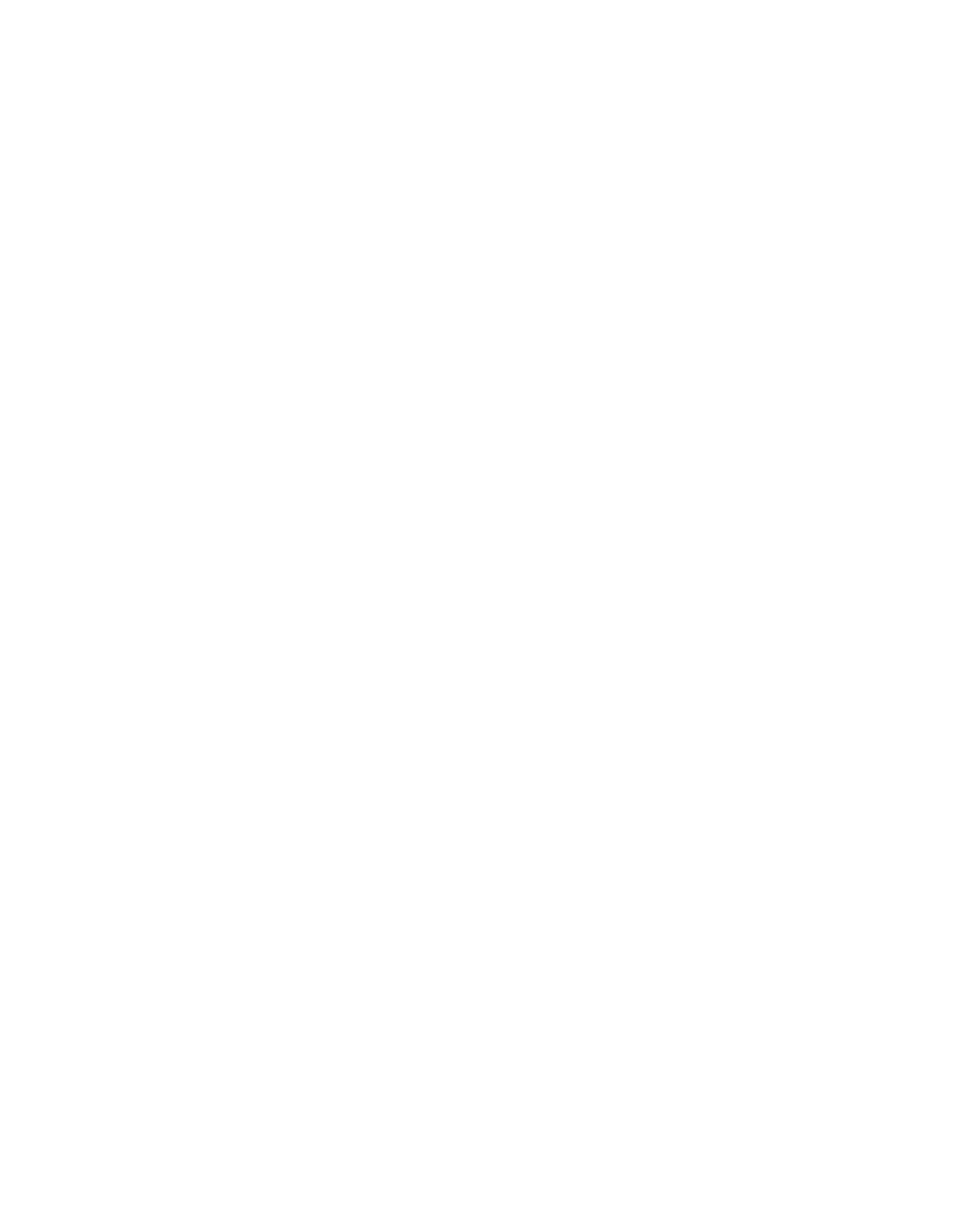# <span id="page-8-0"></span>ABOUT FLORIDA ELECTIONS

### <span id="page-8-1"></span>**Primary Elections**

The State of Florida has a "closed" primary system, F.S. 101.021. In a closed Primary Election, a qualified voter is entitled to vote the ballot of the political party with which the voter is registered. The voter's political party with which he/she was registered 29 days before the election is the party affiliation recognized at the polls during Early Voting and on Election Day.

Voters may ONLY change their party affiliation at the polls for FUTURE ELECTIONS.

*For example, in a Primary Election*

- A voter registered as a Republican may vote for Republican and Nonpartisan candidates/ballot issues only.
- A voter registered as a Democrat may vote for Democratic and Nonpartisan candidates/ballot issues only.
- A voter registered with a minor party may vote for the minor party and Nonpartisan candidates/ballot issues only.
- A voter registered with no party may vote for Nonpartisan candidates/ballot issues only.

### <span id="page-8-2"></span>**Universal Primary Elections**

The State of Florida has provided for what is known as a Universal Primary Election (Florida Constitution, Article VI, Section Five, Paragraph B). When all the candidates running for an office are registered with the same political party, it becomes a Universal Primary Election and all eligible voters regardless of party affiliation can vote in that contest. If a write-in, minor party, or no party affiliation candidate files for the office, it remains a closed Primary Election.

#### <span id="page-8-3"></span>**General Elections**

General elections are considered "open" elections. All eligible voters may vote in general elections on all candidates, issues, referenda, and amendments. Party affiliation of the candidate is still indicated on the ballot, but voters may vote for any candidate and are not restricted by party. A space for a write-in candidate will only appear on the ballot if someone qualified to run as a write-in candidate.

#### <span id="page-8-4"></span>**NonPartisan Elections**

All judicial, school board, special districts, and municipal elections are nonpartisan. This means candidates are not allowed to declare an affiliation with a political party and party affiliation of the candidates are not indicated on the ballot.

### <span id="page-8-5"></span>**Unitary Elections**

The offices of Jacksonville's consolidated government are filled by unitary elections. Under the unitary election system, the first election is held with a single ballot for all voters within each electoral district, regardless of political party affiliation. Candidates appear on the ballot with party labels and campaign as party candidates. Any candidate winning a majority of votes in the first election is elected; if no candidate for a position wins a majority, the general election serves as a runoff between the top two winners, regardless of party affiliation.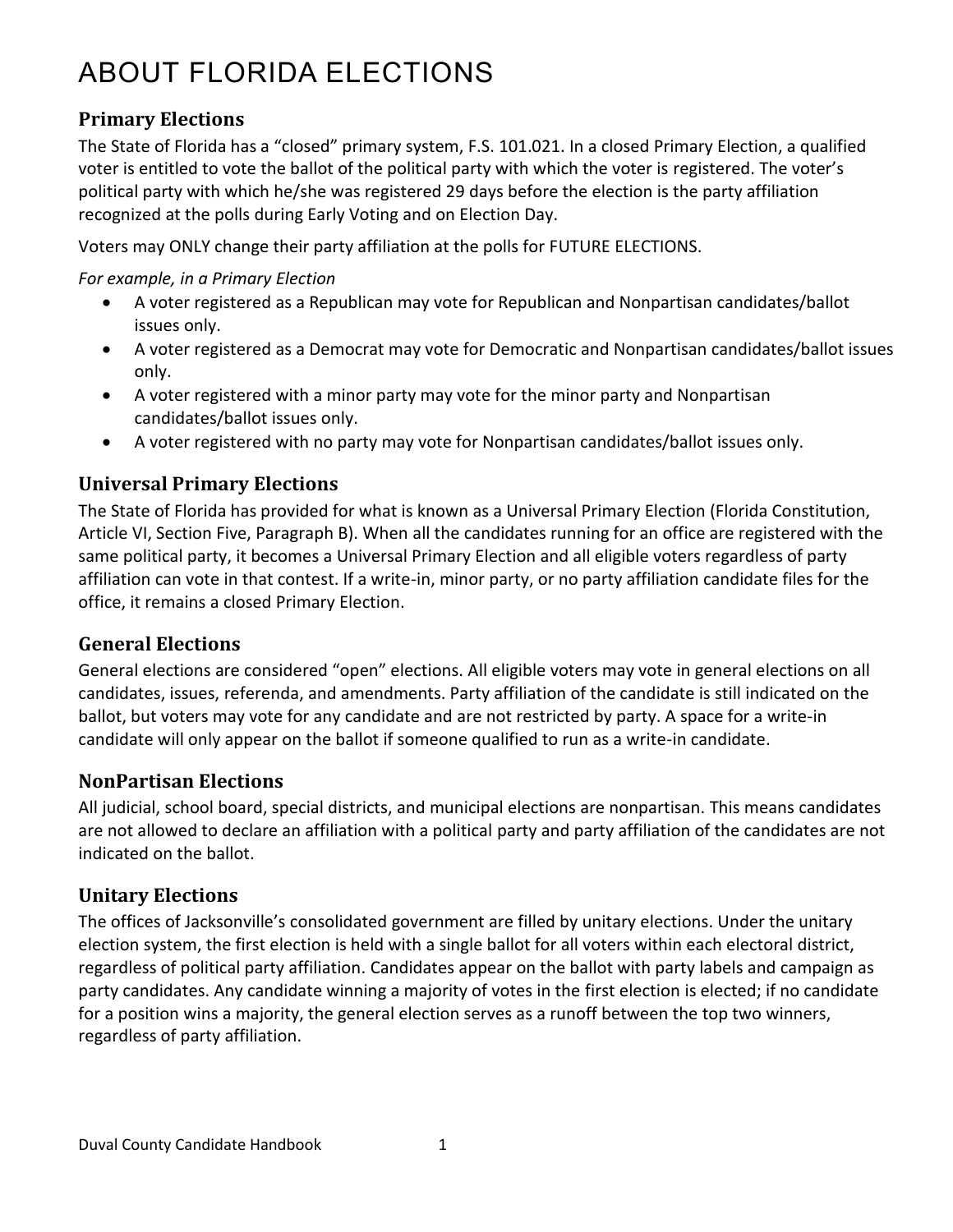# <span id="page-9-0"></span>ABOUT DUVAL COUNTY ELECTIONS

### <span id="page-9-1"></span>**Local Elections during Federal Elections**

Duval County holds elections every two years for county judge, school board, soil & water conservation district and special districts. All these offices are non-partisan.

**County Judge** – County judges are up for election every six years and are elected at large. They must be a resident of the county at the time of taking office.

**School Board Member** – School board members shall be elected from one of the seven school board districts. Each school board district shall be composed of two adjoining council districts. Voters vote for the school board member of the district in which they reside.

The School Board establishes residential attendance zones for each school based on population, school populations and geographic features. The school board district lines and the school residential attendance zones do not correspond.

**Soil & Water Conservation District Board Member** – There are five seats on this board which are elected at-large at the general election. The person getting the highest number of votes is elected to the seat. This is a non-paying board position.

**Special Districts** – Special districts include community development districts and taxing districts. Seats up for election are determined by the ordinance creating the special district and the managing company. Each year our office reaches out to the managers of the special districts, giving them up to date information on qualifying for a seat. Information is also available on our web site. These seats are nonpartisan, and elections are held at the general election.

**Clerk of the Circuit and County Courts** – This office is elected every four years during the presidential election year. It is a partisan seat with a closed primary in August.

# <span id="page-9-2"></span>**Local Elections for Constitutional Officers, Mayor and City Council**

The offices of Jacksonville's consolidated government are filled by unitary elections. Under the unitary election system, the first election is held with a single ballot for all voters within each electoral district, regardless of political party affiliation. Candidates appear on the ballot with party labels and campaign as party candidates. Any candidate winning a majority of votes in the first election is elected; if no candidate for a position wins a majority, then the general election serves as a runoff between the top two winners regardless of party affiliation.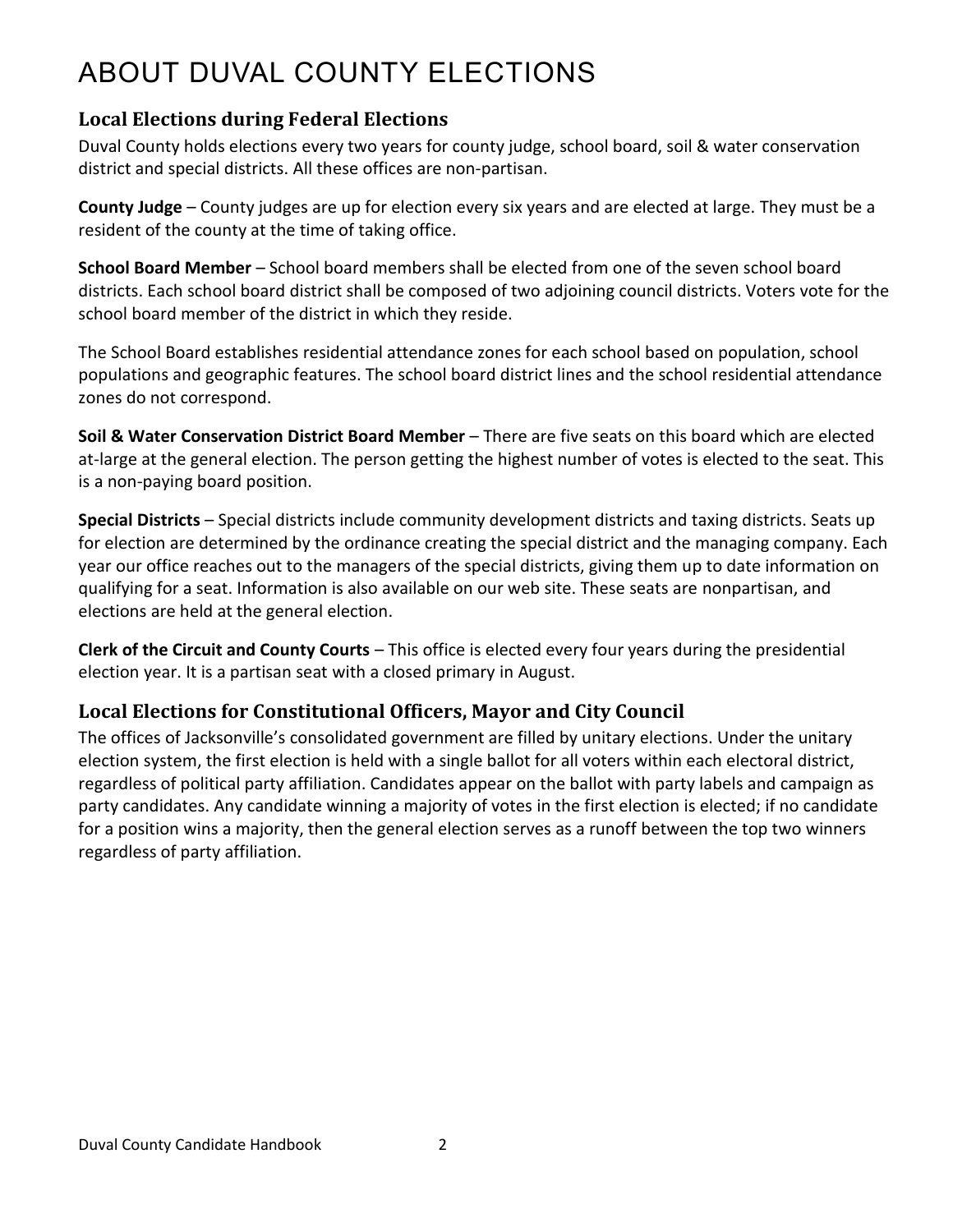# <span id="page-10-0"></span>CITY OF JACKSONVILLE EMPLOYEES RUNNING FOR OFFICE

If you are a city employee running for office, you will want to follow these guidelines from the Ethics Office.

In general, as a city employee, **you may**:

- Participate in any political campaign during off-duty hours.
- Vote and express personal opinions on a political topic or candidate.
- Wear campaign buttons or campaign attire (e.g., polo shirts) during off-duty hours away from the place of work.
- Display political bumper stickers on personal vehicles, except when the use of your vehicle is required as a condition of employment and/or if you receive mileage reimbursement from the city.

However, as a city employee, **you may not**:

- Participate in a political campaign while on duty or during any time you are being paid to perform services for the City of Jacksonville.
- Wear campaign buttons or campaign attire while on duty, or at the place of work.
- While on duty or in a city issued uniform, request, in person, that any individual contribute any time, money or other thing of value to any candidate, political party or committee of continuous existence; solicit, in person, support or votes for any candidate, party or public measure, or take an active part in the management of a political campaign.
- Use any city property, including but not limited to, city issued cell phone, computers, faxes, e-mail systems or office phones for any political purpose other than official job-related functions.
- Make, solicit, or knowingly accept any campaign contribution in a building owned by the city or an independent agency (Note: this prohibition is not applicable if the building is specifically rented for purposes of holding a campaign fundraiser).
- Post campaign material in your work cubicle (because s. 350.304, *Ordinance Code*, prohibits the placement of political signs or advertisements on public property).
- Except for legal and authorized union activity, a superior of a civil service employee may not request a civil service employee to contribute any time, money, or other thing of value to any candidate, political party, or committee of continuous existence; solicit, in person, support or votes for any candidate, party or public measure; take an active part in the management of a political campaign.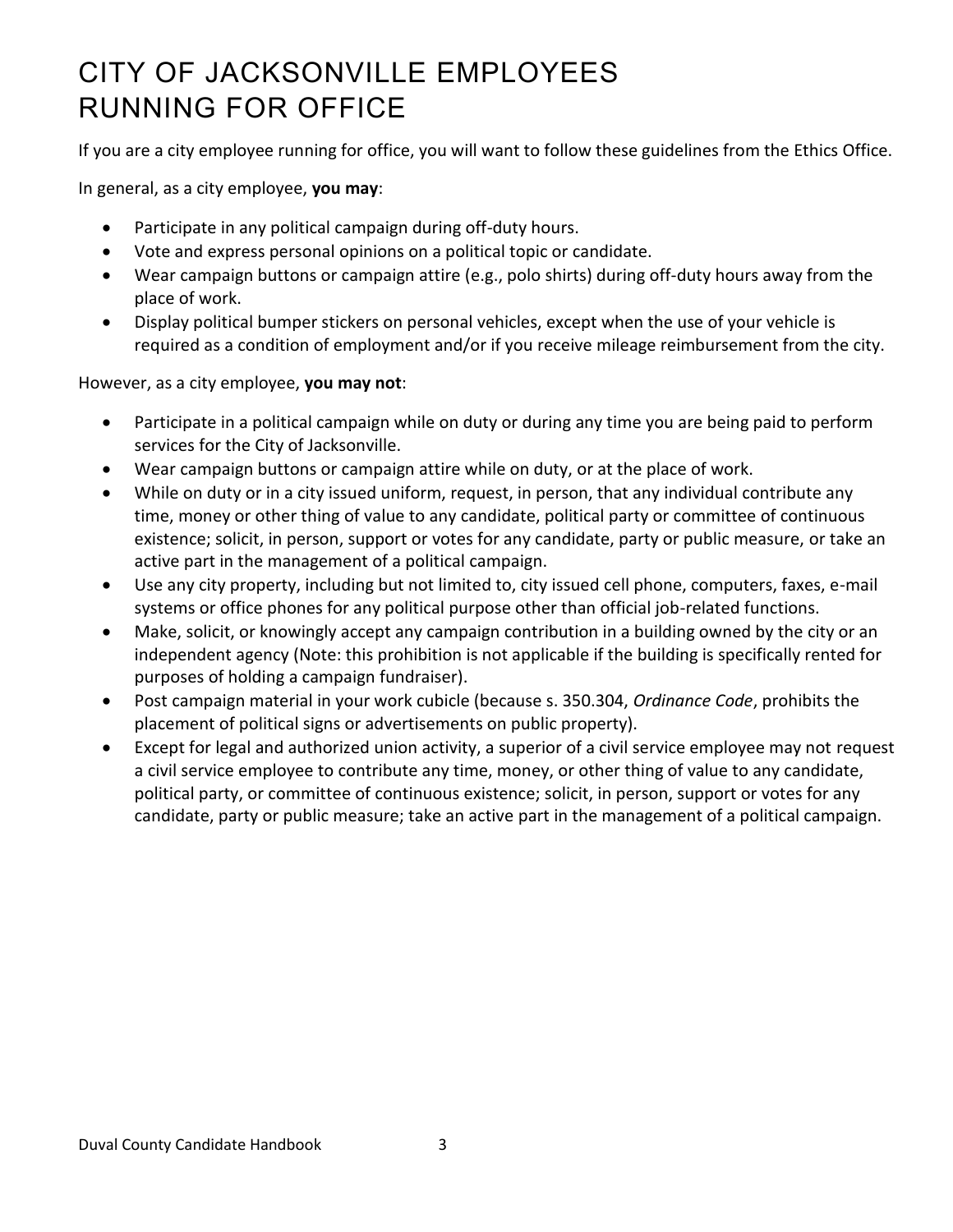# <span id="page-11-0"></span>CAMPAIGN TREASURER REPORTS

# <span id="page-11-1"></span>**Financial Report Software**

Candidates are required to file campaign financial reports once they have filed to run for office. All district and countywide candidates must file campaign financial reports using the free software provided by the SOE Office. Candidates can access the software on the internet or may come to the SOE Office and use the computer provided for candidate access. The temporary Candidate/Treasurer login, password and pin are provided by the SOE office upon initial candidate filing. Candidate is encouraged to change password and pin number when logging in for the 1st time at home.

### <span id="page-11-2"></span>**Campaign Treasurers**

A candidate should select a treasurer with knowledge of bookkeeping or accounting procedures, as well as basic computer skills. Candidates may serve as campaign treasurer if the candidate desires. Pursuant to 106.021(1) (a), F.S., candidates may appoint one campaign treasurer and not more than three deputy campaign treasurers. The qualifications for a deputy treasurer are the same as those for a campaign treasurer.

### <span id="page-11-3"></span>**Campaign Treasurer Replacement**

Candidates may replace treasurers or deputy treasurers at any time. Section 106.021(2), F.S., provides that in the case of the death, resignation, or removal of a campaign treasurer, the candidate must appoint a successor in the same way the original treasurer was appointed. (i.e., DS-DE 9) A treasurer's resignation does not become effective until it is submitted to the candidate in writing, and a copy of the letter of resignation is filed with the Supervisor of Elections. A candidate's removal of a treasurer does not become effective until written notice of the removal is given to the treasurer and is filed with the Supervisor of Elections.

### <span id="page-11-4"></span>**Campaign Expense Reporting Requirements**

All candidates are required to use the free software provided by the SOE Office to report campaign contributions and expenses. The campaign treasurer of each candidate shall keep detailed accounts, current within not more than 2 days after the date of receiving a contribution or making an expenditure, of all contributions received and all expenditures made by or on behalf of the candidate. (See Section 106.06, F.S.) In other words, do not hold expense receipts or donations more than two days before recording the transactions in the reporting program. Accounts kept by the campaign treasurer of a candidate may be inspected under reasonable circumstances before, during, or after the election to which the accounts refer by any authorized representative of the Division of Elections or the Florida Elections Commission. (See Section 106.06, F.S.)

Accounts kept by a campaign treasurer of a candidate shall be preserved by the campaign treasurer for a number of years equal to the term of office of the office to which the candidate seeks election.

Candidates are encouraged to contact the SOE Office when questions relating to financial report content or detail arise. The SOE Office can provide guidance and instruction to aide candidates in financial report maintenance.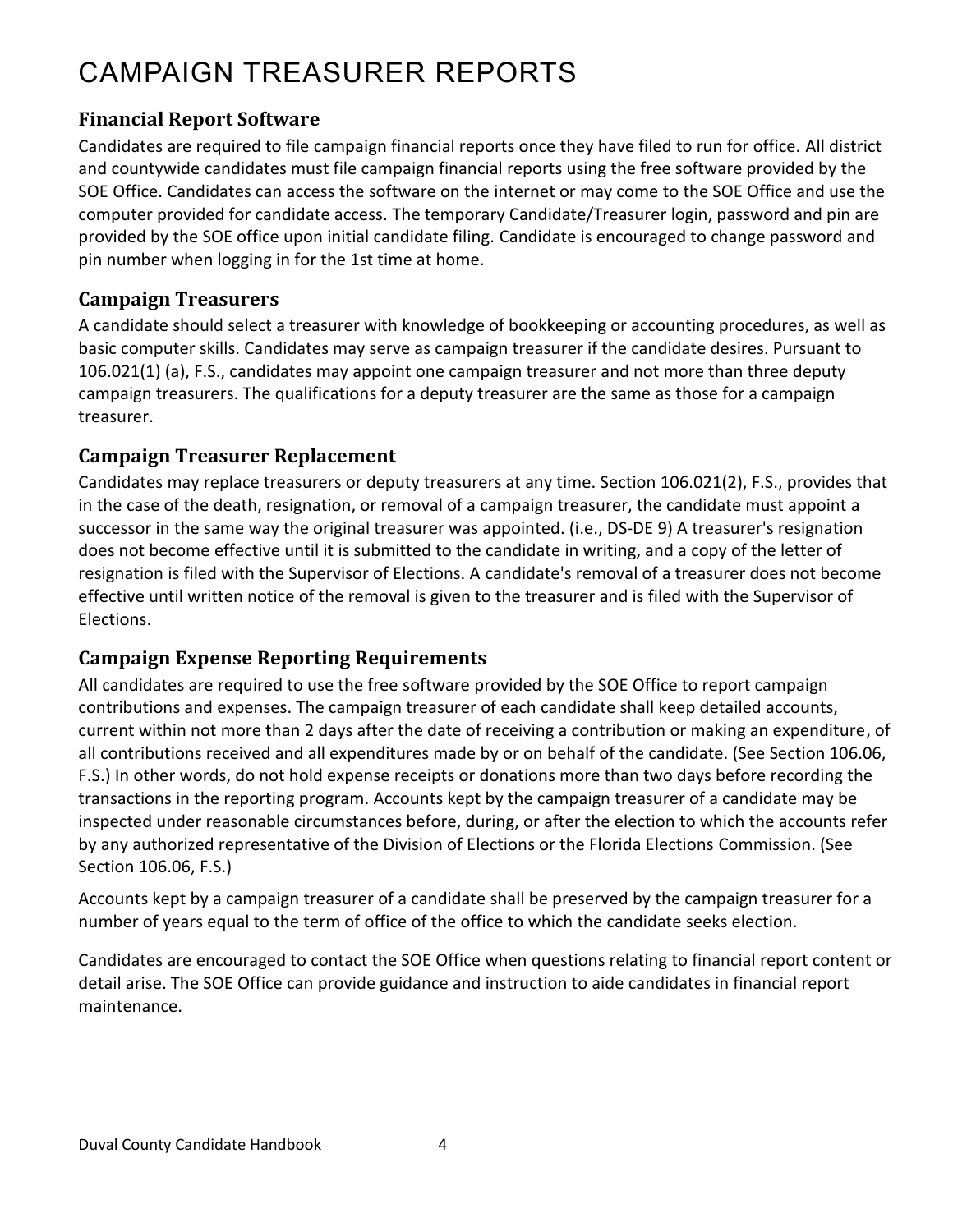### <span id="page-12-0"></span>**Financial Reporting Dates**

Each campaign treasurer designated by a candidate shall file campaign financial reports for the candidate; however, **the candidate is responsible for timely filing campaign reports**. Reports shall be filed on the 10th day following the end of each calendar month from the time the campaign treasurer is appointed, except that, if the 10th day following the end of a calendar month occurs on a Saturday, Sunday, or legal holiday, the report shall be filed on the next following day which is not a Saturday, Sunday, or legal holiday.

### **Please place reminders in your phone or calendar for the report due dates.**

Monthly reports shall include all contributions received and expenditures made during the calendar month.

Primary Election - Following the last day of qualifying for office, campaign financial reports shall be filed on the 60th, 46th, 32nd, 25th, 18th, 11th and 4th days immediately preceding the primary election, for a candidate who is opposed in seeking nomination or election to any countywide or district office. (Exact reporting period dates are provided on the home page of the SOE online reporting software.)

General Election - Following the Primary Election, campaign financial reports shall be filed on the 60th, 46th, 32nd, 25th, 18th, 11th and 4th days immediately preceding the General election, for a candidate who is opposed in seeking election to any countywide or district office. A list of reporting dates is included in the candidate notebook. Please enter the report dates into a calendar with reminders.

Candidates and campaign treasurers should submit completed campaign financial reports for review prior to the due date. If errors are found prior to the report due date, candidates will have the opportunity to make corrections prior to the report due date. If errors are found on the due date, candidates will be notified by email and must submit an amended report, unless Candidate requests immediate access to make corrections. A Candidate pin and Treasurer Pin must be "**assigned**" using the SOE online software. (This serves as your electronic signature)

Campaign financial reports become visible on the SOE Website for public viewing after the reports are accepted by our office.

### <span id="page-12-1"></span>**Late Reports**

Campaign treasurers are tasked with submission of reports, but candidates are ultimately responsible for ensuring the timely filing of all required campaign reports. The candidate will be subject to fines if campaign reports are late. (See Section 106.07, F.S.)

Any campaign treasurer, candidate, or political committee chair who willfully certifies the correctness of any report while knowing that such report is incorrect, false, or incomplete commits a misdemeanor of the first degree, punishable as provided in Section 775.082 or 775.083, F.S.

Any report deemed incomplete by the SOE Office will be accepted on a conditional basis and the campaign treasurer will be notified by the SOE Office of why the report is deemed to be incomplete. The SOE Office may notify the campaign treasurer of the incomplete report by:

- Email that the report is incomplete and request the information necessary to complete the report.
- Certified mail explaining why the report is incomplete and giving 7 days from receipt of the notice to file an addendum to the report providing all information necessary to complete the report.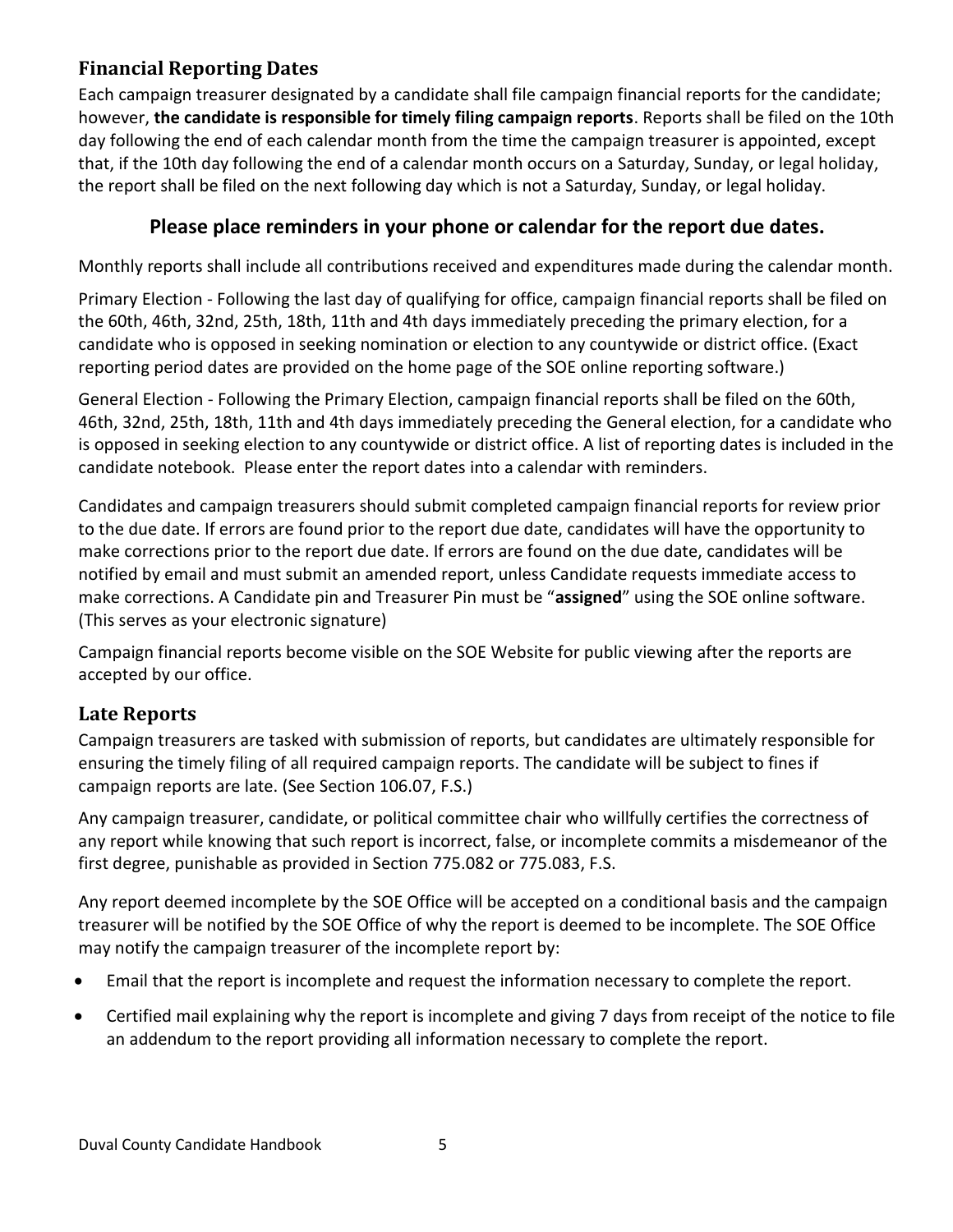#### <span id="page-13-0"></span>**Late Report Fines**

Any candidate failing to file a report on the designated due date shall be subject to a fine for each late day payable only from personal funds of the candidate. (See Section 106.07(8), F.S.)

The fine shall be **\$50** per day for the first 3 days late, not to exceed 25 percent of the total receipts or expenditures, whichever is greater, for the period covered by the late report.

The fine shall be **\$500** per day for each additional late day after the initial 3 days late, not to exceed 25 percent of the total receipts or expenditures, whichever is greater, for the period covered by the late report.

#### *WARNING*

#### *No exceptions will be allowed for failure to report on time for the 4th day prior due campaign reports.*

The fine shall be **\$500** per day for each late day, not to exceed 25 percent of the total receipts or expenditures, whichever is greater, for the period covered by the late report for reports immediately preceding each primary and general election. (i.e., 4th day reports)

The fine for late Termination Reports shall be \$50 per day for each late day, not to exceed 25 percent of the total receipts or expenditures, whichever is greater, for the period covered by the late report.

The Supervisor of Elections office will determine the amount of the fine due based upon the earliest of the following:

- When the report is actually received by the SOE.
- When the electronic receipt issued pursuant to Section 106.0705, F.S. is dated.

Fines shall be submitted to our office, payable to the Supervisor of Elections, within 20 days after receipt of the notice of payment due, unless appeal is made to the Florida Elections Commission. Fines are not considered allowable campaign expenditures and must be paid from personal funds of the candidate.

Any candidate may appeal or dispute a fine based upon, but not limited to, unusual circumstances surrounding the failure to file on the designated due date to the Florida Elections Commission, which shall have the authority to waive the fine in whole or in part.

The Supervisor of Elections office highly recommends the timely filing of campaign financial reports to prevent any assessment of late filing fines.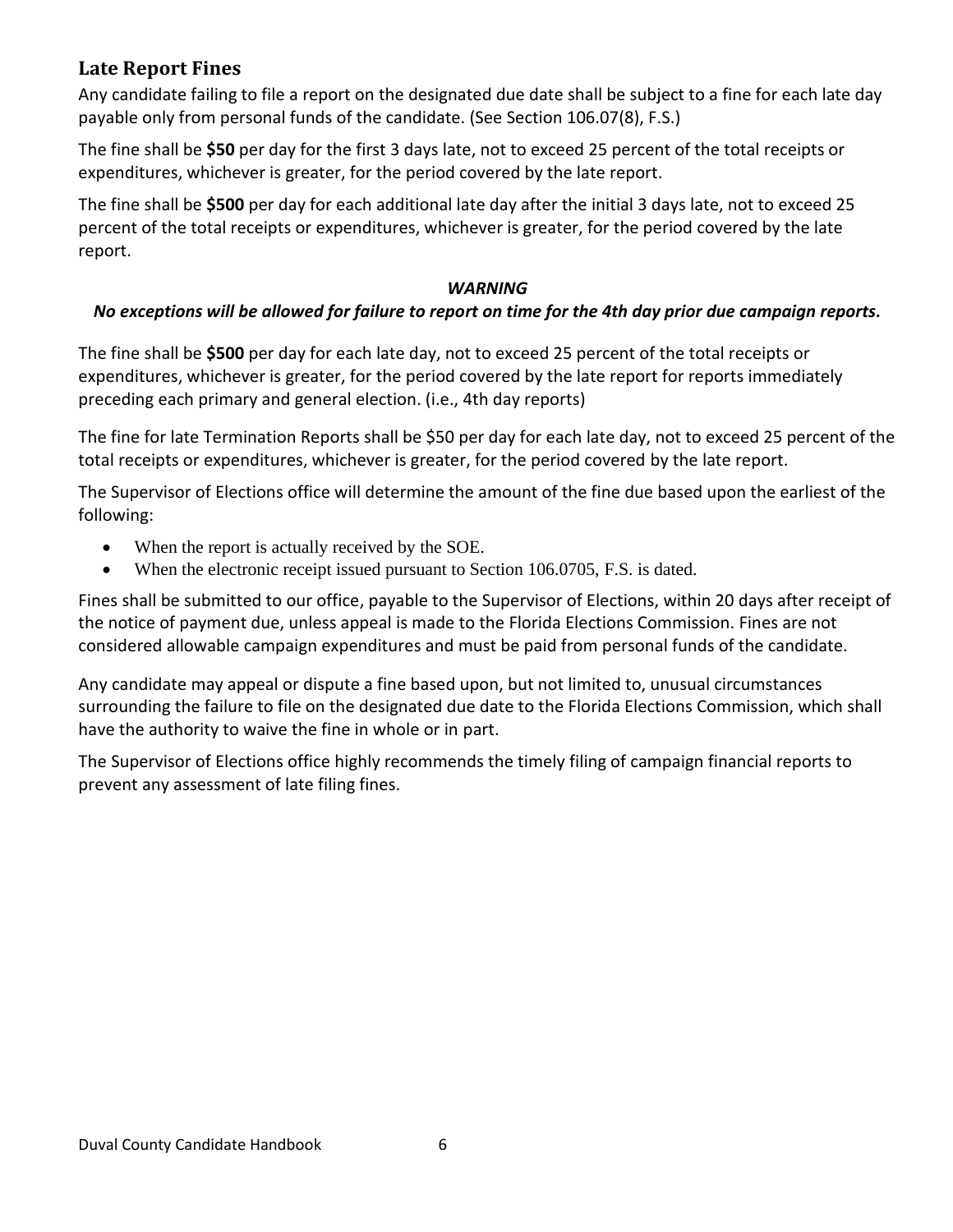### <span id="page-14-0"></span>**Common Reporting Errors and Suggestions**

- Do not accept contributions or get petition signatures prior to filing Appointment of Campaign Treasurer and Designation of Campaign Depository form with the filing officer. **(Personal money deposited in the campaign account is a contribution to your campaign).**
- Candidates can only give \$50 cash to their campaign. Please write a check when loaning yourself money for your campaign. A candidate may loan themselves any amount for their campaign.
- Do not wait until the due date to file your report. Give yourself time in case of a problem or question.
- Print out your bank statements and reconcile your deposits and expenses. You can export your finance report into a spreadsheet, and this is a good way to check for errors. It is a lot easier to do it periodically than to wait until the end of your campaign to reconcile and discover the source of an error.
- Keep an eye out for multiple contributions which may violate the \$1,000 limit per individual.
- Remember to have an address for all contributions and an occupation for those over \$100
- Never list an in-kind contribution under your expenditures…it is not money and cannot be spent.
- Stay away from cash as much as possible. Cash contributions are limited to \$50.
- You may withdraw petty cash from the campaign account by writing a check. Report this withdrawal in expenditures as "Petty Cash Withdrawn." Then as you spend the cash, you will report it as "Petty Cash Spent" in expenditures.
- All bank deposits must be accompanied by a bank deposit slip containing the name of each contributor and the amount contributed by each.
- Keep all your receipts and a copy of your bank deposits listing the contributors and amounts.
- Your campaign legally needs to always operate in the black; you should never have a negative balance!
- Campaign checks must be endorsed by treasurer
- Do not forget to notify the filing officer of changes in treasurers, depositories, or other contact information
- You must show a distribution when a reimbursement is made to the candidate or a campaign worker
- Do not use "business owner" or "businessman" for the occupation. It must be specific.
- Watch for husband and wife contributions. They each can give up to \$1,000, however they will need to issue separate checks as all joint checks are attributed to the signer.
- If you have a question regarding campaign finance, the first step is to consult the "Treasurer's Handbook" and Chapter 106 and if the answer still is not clear to you, contact our office. We are not a substitute for contacting an attorney and cannot offer you legal advice; however, we can help you find an answer to most questions. As a candidate, you are also free to contact the Florida Division of Elections directly.
- Your report is a public record. Once the Supervisor of Elections office receives your reports, it becomes a public record. It will be posted on our website and will be available for inspection by the press and the public. The function of the Supervisor of Elections office regarding your reports is ministerial. We will examine your report for completeness, but not necessarily correctness.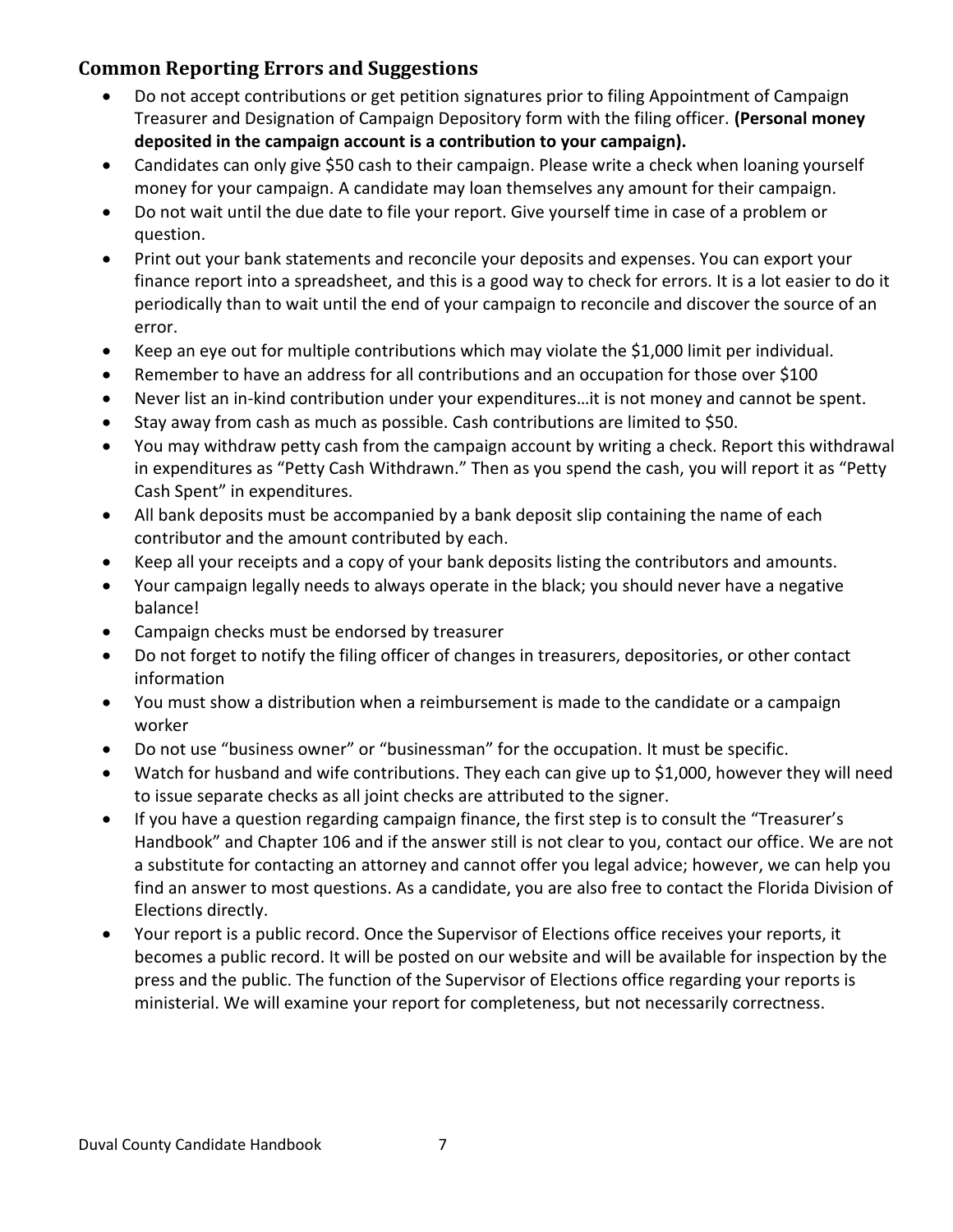# <span id="page-15-0"></span>NICKNAMES ON BALLOT

In 2010 the Division of Elections wrote a notice informing candidates of the requirements to use a nickname on the ballot. It reads in part:

The candidate oath form that must be filed during the qualifying period requires you to designate your "name as you wish it to appear on ballot." Case law and Division of Elections Opinions 8606 and 09-05 permit a nickname to be printed on the ballot along with one's legal name (e.g., John J. "Bo" Jones) when the nickname is one by which the person is generally known or one that the person has used as part of his or her legal name. The Division of Elections opinions recognize that a qualifying officer may require the candidate to make a satisfactory showing that the candidate is generally known by the nickname, or the nickname has been used as part of the candidate's legal name before a nickname is printed on the ballot.

If you plan to designate a nickname on your candidate oath form other than a generally recognized shortened version of your legal name (e.g., "Rob" or "Bob" for Robert, "Bill" for William, "DJ" for David Joseph, *etc.),* you should provide notice of your intention to the Division of Elections well in advance of the qualifying period and make a satisfactory showing that you are generally known by the nickname or that you have used the nickname as part of your legal name. Failure to provide such information in advance may result in the Division not having sufficient time during the qualifying period to determine if the nickname may be printed the ballot.

Our office has an affidavit to be used for candidates desiring to use a nickname on the ballot. It can be notarized in our office. We ask that you submit at least two pieces of documentation showing that you are known by the nickname, or you have used the nickname as part of your legal name.

If you choose to use a nickname, it will be placed in quotation marks after the first name and middle name or initial. Division of Elections Rule 1S-2.032 Uniform Design for Election Ballots sets forth the order in which a candidate's name is displayed on the ballot.

**NOTE**: Division of Elections Opinion 86-06 states: Descriptive information such as a title (for example, Dr. or M.D.), although not part of a person's name, is permissible only when two persons of the same name or whose names are so similar as to reasonably cause confusion, seek the same office." Therefore, ordinarily, even if a candidate is commonly referred to as "Doctor," "Professor," or "Colonel," those titles would not be allowed as a nickname or as a part of a nickname unless such descriptive information is reasonably necessary to avoid confusion among candidates.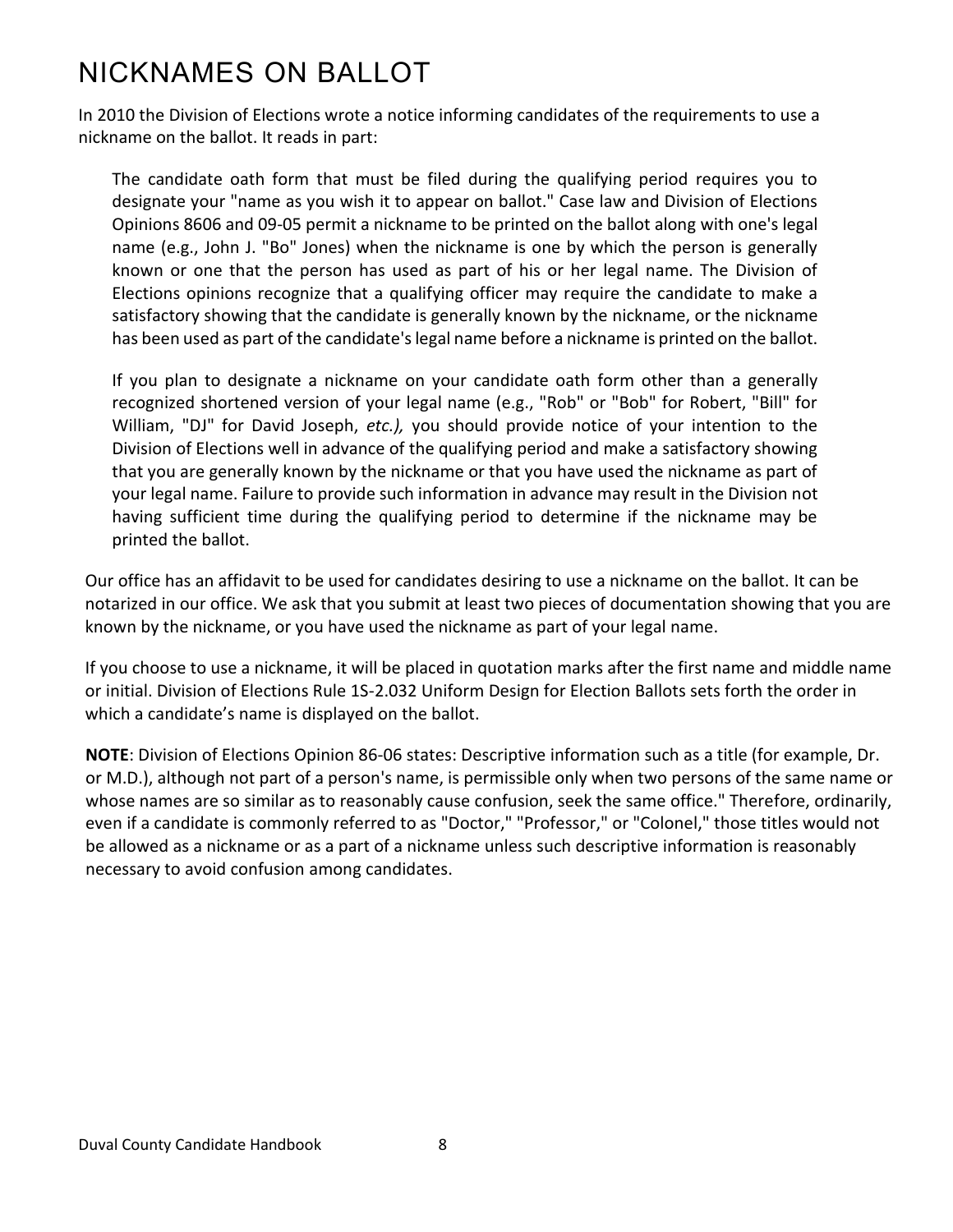# <span id="page-16-0"></span>QUALIFYING

#### *Our office may accept and hold qualifying papers submitted not earlier than 14 days prior to the beginning of the qualifying period, to be processed and filed during qualifying period. F.S. 105.03(6)*

Pursuant to Section 99.061, F.S., all county and district candidates must file their qualifying papers no earlier than noon of the 71st day prior to the election, but not later than noon of the 67th day prior to the date of the election.

Qualifying papers will be accepted during the qualifying period at the Duval County Supervisor of Elections Office any time during normal office hours (8:00 A. M. TO 5:00 P.M.).

Candidates may qualify by mail. Qualifying papers must be forwarded to the address of the qualifying officer within the appropriate timeline for qualifying. If not received prior to noon on the last day of qualifying or incomplete the candidate shall not be qualified.

Faxed qualification papers will not be accepted as proper qualifying documents.

A qualifying packet will be mailed to all filed local candidates prior to the qualifying period by regular mail and by email.

### <span id="page-16-1"></span>**Qualifying Officer**

Pursuant to Section 99.061, F.S., all county and district candidates must file their qualifying papers in the office of the Supervisor of Elections.

### <span id="page-16-2"></span>**Qualifying Forms Required**

In addition to the forms required for filing, the forms below are required to qualify to be placed on the ballot. The Supervisor of Elections office may receive these forms and the qualifying fee only during the qualifying period, or 14 days prior to the start of qualifying.

**Candidate Oath** - The candidates name will appear on the ballot exactly as it appears on the Candidate Oath and cannot be changed after qualifying.

**Financial Disclosure forms** - Candidates for Constitutional Offices, City Council, School Board and County Judge must file the CE Form 6 Full and Public Disclosure of Financial Interests. Candidates for Special Districts must file the CE Form 1 Statement of Financial Interests.

**Candidate Petition Certification Letter** – A copy of the letter will be in the candidate file in the Supervisor of Elections office for those candidates who collected the necessary number of valid petitions.

# <span id="page-16-3"></span>**Qualification Fee**

Each candidate must pay the necessary qualifying fee, unless exempted by collecting the required number of petitions, by a check drawn on the candidate's campaign account before the end of the qualifying period. (Section 99.061(7)(a)(1), F.S.) The qualifying fee must be paid by a check drawn on the candidate's campaign account made payable to the Supervisor of Elections.

The total qualifying fee is generally an election assessment of 6% of the annual salary for the office sought for partisan candidates and 4% of the annual salary for the office sought for non-partisan candidates.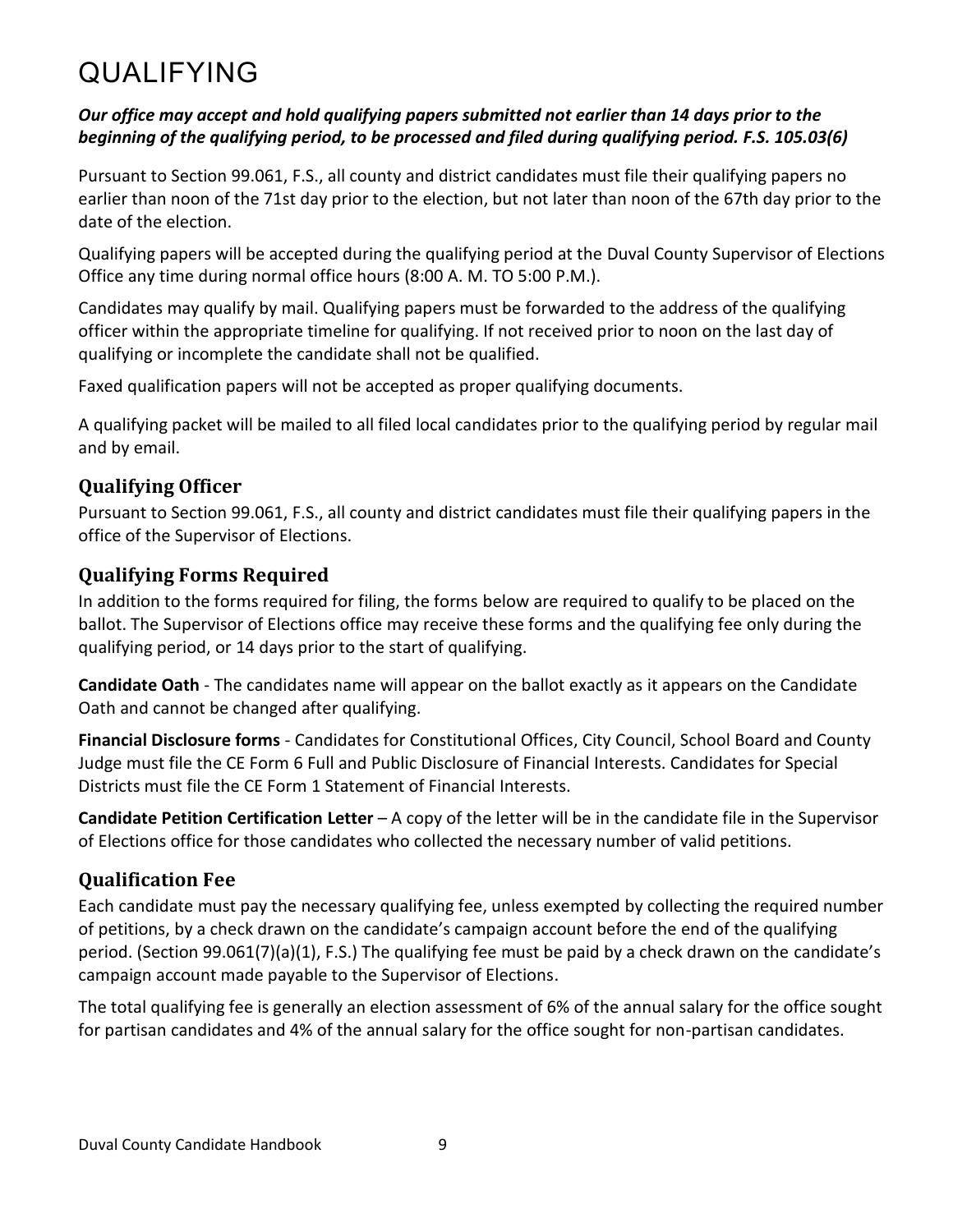### <span id="page-17-0"></span>**Qualifying Fee Refund**

Section 99.092(1), F.S., provides for reimbursement of the qualifying fee provided the candidate withdraws before the qualifying period ends.

#### <span id="page-17-1"></span>**Errors in Qualifying Documents**

A candidate will not be qualified unless all qualifying documents are complete and submitted prior to the end of the qualifying period.

The SOE is required by Section 99.061, F.S. to make a "reasonable effort to notify the candidate of the missing or incomplete items and shall inform the candidate that all required items must be received by the close of qualifying."

#### *The candidate is ultimately responsible for completion and submission of all required qualifying documents and fees.*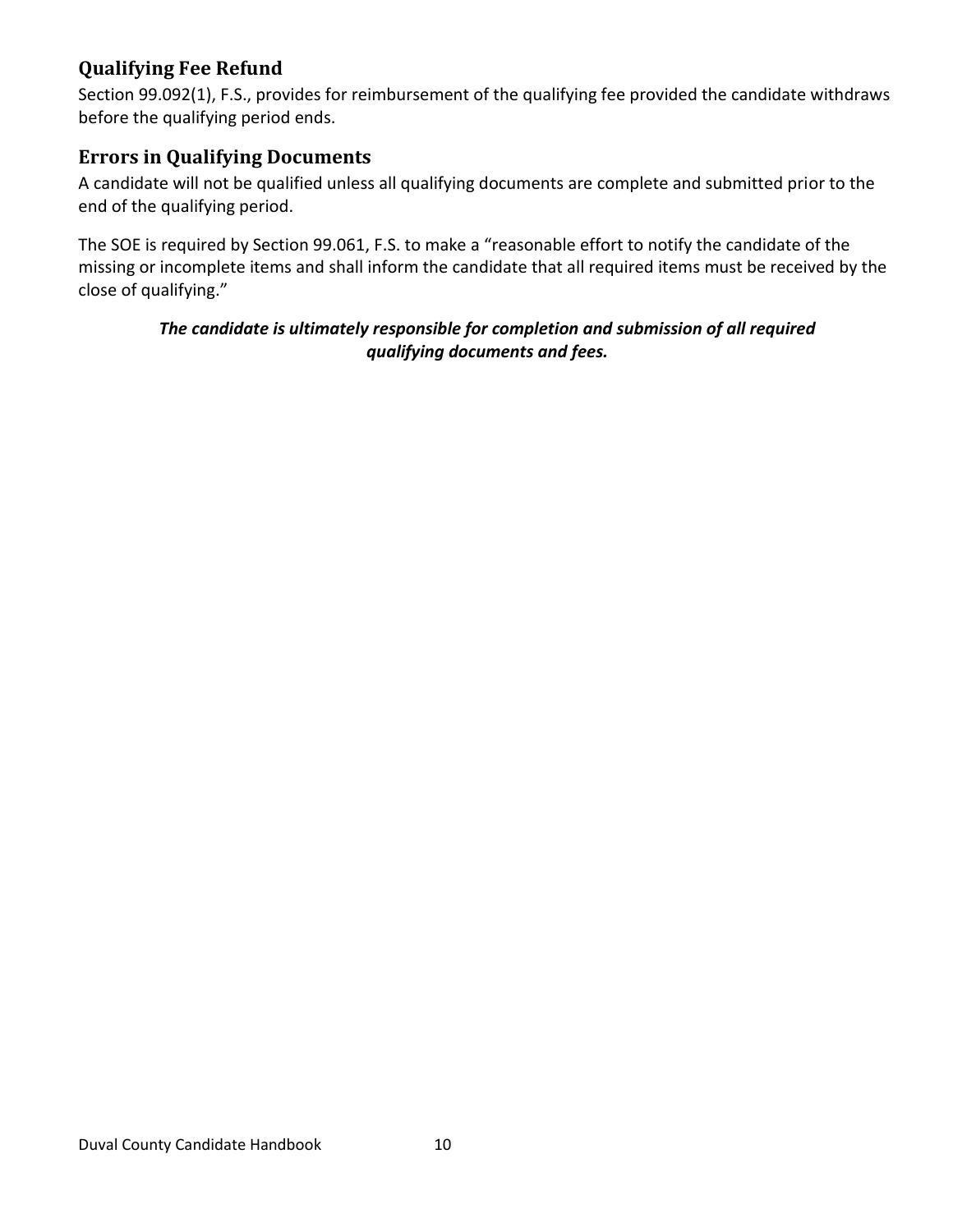# <span id="page-18-0"></span>AVAILABLE RESOURCES FROM DUVAL COUNTY SUPERVISOR OF ELECTIONS

Data is available to candidates and political parties and committees to be used for mailing of campaign literature, phone calls and door-to-door campaigning.

# <span id="page-18-1"></span>**Maps**

Maps are available on our website for viewing and printing. The district maps are best printed to 34" x 44" which we can do in our office. Cost of a large map is \$15 for black/white and \$25 for a color map. Precinct maps on our website are for printing at 8.5" x 11". These are great for use when walking a precinct. If you need a large map, stop by our office and we can print one for you. We only take cash or check, and maps must be paid for before printing.

### <span id="page-18-2"></span>**Voter Lists**

Voter lists are available to all interested parties free of charge when sent electronically. Voter lists are sent by email, either as an attachment from us or with a link to a file from Serv-U File Sharing Link. Protected voters are excluded from all our files. These files are free when we send them electronically. Send an email with your request and we will get it to you by the next day.

- Voter List This is usually a text file with comma separated values (csv) and can be opened using Excel or any other database program. Voter lists can include "voter history" (voting activities in prior elections). Voter lists can be specific as to district, party, age, etc.
- Super Voter List This is a list of voters who vote frequently. For a super voter file let us know the approximate number of voters you want to reach, and we can adjust the parameters for the file (voters voting in 4/5 elections, voting in 8/10 elections, etc.). This list will usually be a text file.
- Walking List A walking list is a pdf list of voters in house number order. It can show every voter, or it can show just the one address with the last name. The list will not include phone numbers, email addresses or voter history.

### <span id="page-18-3"></span>**Labels**

Our office will print labels for candidates and political parties of voters meeting specified criteria. The label size is Avery 5161 (4" x 1" laser labels, 2-up). These labels cost .50 per sheet of labels. It could be more cost effective though to use a printing company with mail house capabilities, even for small jobs of 200 pieces.

# <span id="page-18-4"></span>**Vote by Mail Request Data**

Absentee/vote by mail request data is available only to a canvassing board, an election official, a political party official, a candidate who has completed qualifying and has opposition, and a registered political committee. To receive access to this data, a candidate, party, or committee must fill out an application verifying that they are allowed access to the information. Once we receive that form, a login number and password are assigned. All the files listed below are included in the portal for the candidate, political party, or committee. According to the Division of Elections' rules, the Mail Ballot Status files are sent to the Division each day beginning 60 days before a State-wide primary election and continuing until 15 days after the corresponding State-wide general election.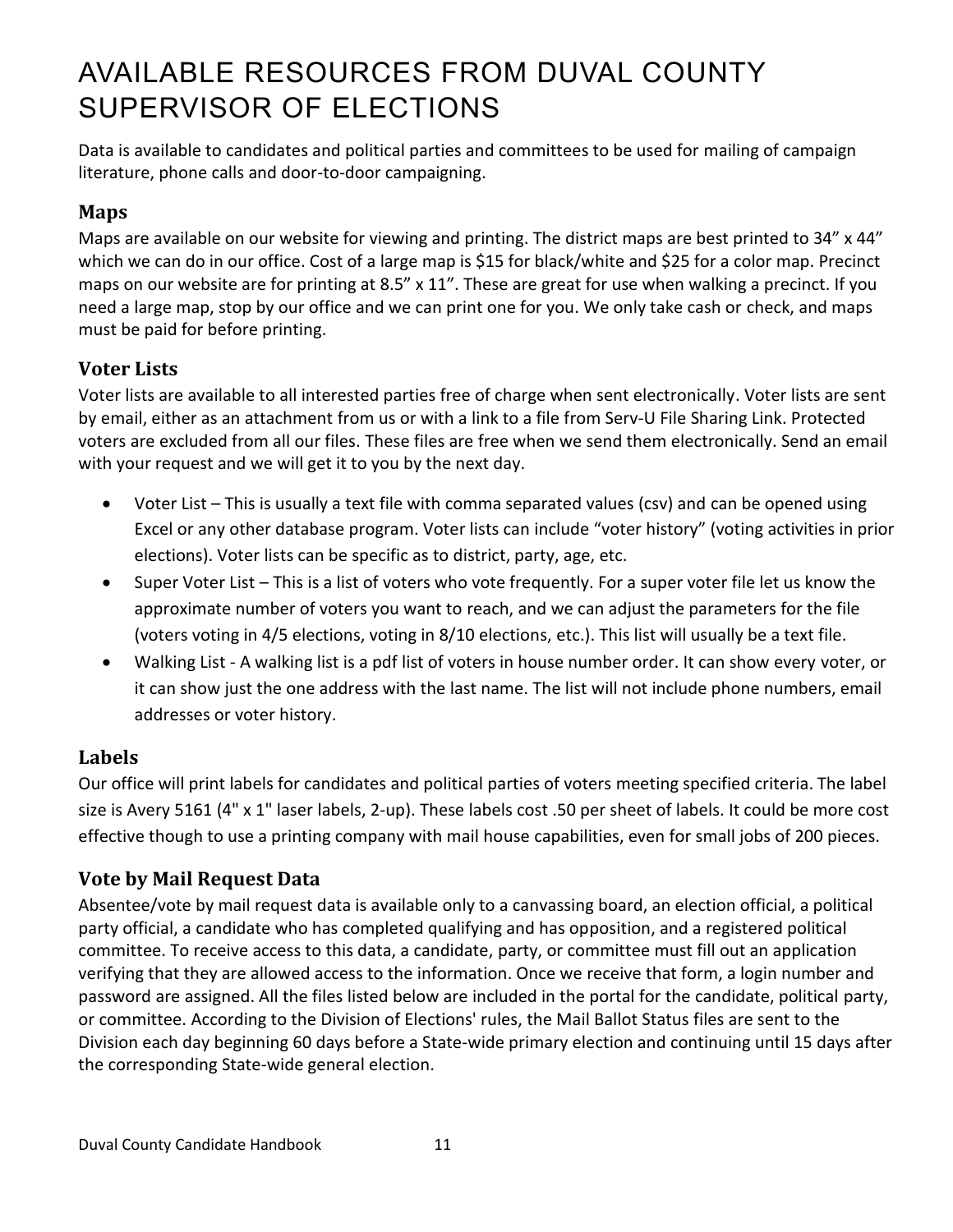#### **Candidate Label Export File**

The Candidate Label Export File lists voters who have requested a mail ballot for an election. It is a commadelimited text file that can be imported into applications such as Excel, Word, and Access. These files will give the mailing address for the vote by mail ballot. It is a district specific file according to the office the candidate is running in.

#### **Absentee Ballot Request Information File**

This text file is a State-required list of county voters who have requested a mail ballot for an election, the status of the request, and other relevant data. Voters with protected addresses are excluded from the file.

The file is sent to the State system daily beginning 60 days prior to an election and ending on the 15th day after the election. If a general election is preceded by a primary, a separate file is sent for each election.

The file contains information processed up to close of business on the day prior to the daily run. Each daily file contains all vote-by-mail voters to date, not just new additions. It can contain vote-by-mail data for multiple elections.

The file name is:

<county ID>\_ABL\_<FVRS election number>\_<date of run>\_<time of run>.txt

#### **Early Voting Summary**

For each early voting site, this State-required text file lists the number of early votes cast to date. The file is sent to the State system daily beginning the Tuesday after the Monday when early voting begins and ending the day after early voting finishes. If multiple elections have early voting in progress on a given day, a separate file for each election is sent to the State.

The file name is:

<county ID>\_EVS\_<FVRS election number>\_<date of run>\_<time of run>.txt

#### **Early Voting Voters List**

This State-required text file lists county voters who have early voted in an election to date. The file is sent to the State system daily beginning the Tuesday after the Monday when early voting begins and ending the day after early voting finishes. If multiple elections have early voting in progress on a given day, a separate file for each election is sent to the State.

The file name is:

<county ID>\_EVL\_<FVRS election number>\_<date of run>\_<time of run>.txt

#### **Get Out the Vote**

This report gives staff, candidates, parties, and others an up-to-the-minute look at who has/has not voted in an election so far. This file is only available on Election Day. This report is output as a Microsoft Excel file. For each voter, it shows their residential address, precinct, and party.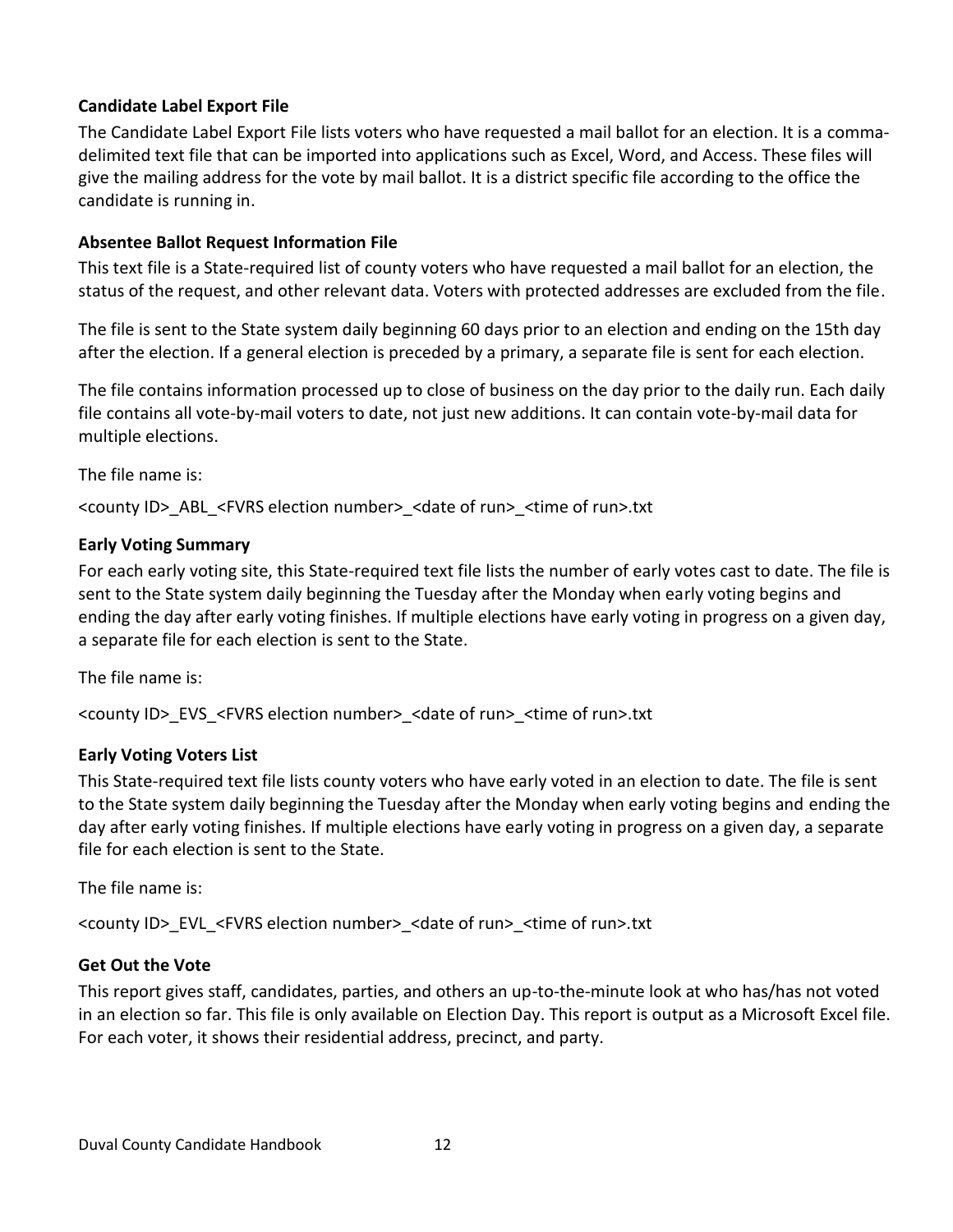# <span id="page-20-0"></span>ETHICAL CONDUCT OF CANDIDATES

#### **Note: Judicial candidates should also be familiar with Canon 7, Code of Judicial Conduct.**

**Florida Statutes Ch. 104** deals with the violations of Election Code.

Examples of misconduct include:

#### **104.271 False or malicious charges against, or false statements about, opposing candidates; penalty.**--

(1) Any candidate who, in a primary election or other election, willfully charges an opposing candidate participating in such election with a violation of any provision of this code, which charge is known by the candidate making such charge to be false or malicious, is guilty of a felony of the third degree, punishable as provided in s. 775.082 or s. 775.083 and, in addition, after conviction shall be disqualified to hold office.

(2) Any candidate who, in a primary election or other election, with actual malice makes or causes to be made any statement about an opposing candidate which is false is guilty of a violation of this code. An aggrieved candidate may file a complaint with the Florida Elections Commission pursuant to s. 106.25. The commission shall adopt rules to provide an expedited hearing of complaints filed under this subsection. Notwithstanding any other provision of law, the commission shall assess a civil penalty of up to \$5,000 against any candidate found in violation of this subsection, which shall be deposited to the account of the General Revenue Fund of the state.

**History.**--s. 44, ch. 28156, 1953; s. 48, ch. 71-136; s. 27, ch. 77-104; s. 35, ch. 77-175; s. 1, ch. 85-210; s. 627, ch. 95-147; s. 44, ch. 97-13.

#### **104.0615 Voter intimidation or suppression prohibited; criminal penalties.**--

(1) This section may be cited as the "Voter Protection Act."

(2) A person may not directly or indirectly use or threaten to use force, violence, or intimidation or any tactic of coercion or intimidation to induce or compel an individual to:

a. Vote or refrain from voting;

b. Vote or refrain from voting for any particular individual or ballot measure;

- c. Refrain from registering to vote; or
- d. Refrain from acting as a legally authorized election official or poll watcher.
- (3) A person may not knowingly use false information to:
- a. Challenge an individual's right to vote;
- b. Induce or attempt to induce an individual to refrain from voting or registering to vote; or

c. Induce or attempt to induce an individual to refrain from acting as a legally authorized election official or poll watcher.

(4) A person may not knowingly destroy, mutilate, or deface a voter registration form or election ballot or obstruct or delay the delivery of a voter registration form or election ballot.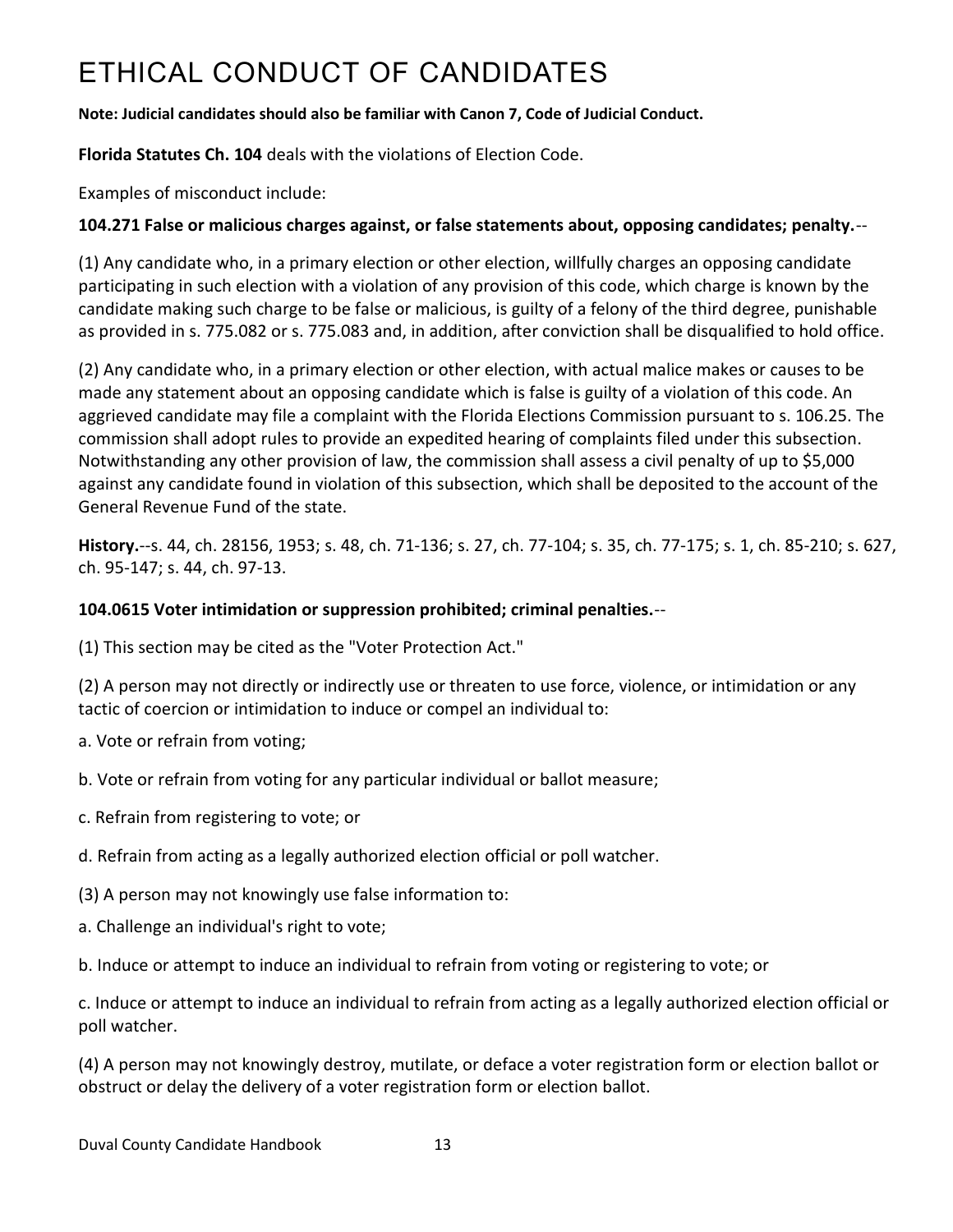(5) A person who violates subsection (2), subsection (3), or subsection (4) commits a felony of the third degree, punishable as provided in s. 775.082, s. 775.083, or s. 775.084.

#### **104.047 Absentee ballots and voting; violations.—**

(1) Except as provided in s. 101.62 or s. 101.655, any person who requests an absentee ballot on behalf of an elector is guilty of a felony of the third degree, punishable as provided in s. 775.082, s. 775.083, or s. 775.084.

(2) Any person who marks or designates a choice on the ballot of another person, except as provided in s. 101.051, s. 101.655, or s. 101.661, is guilty of a felony of the third degree, punishable as provided in s. 775.082, s. 775.083, or s. 775.084.

History.—s. 26, ch. 98-129; s. 34, ch. 99-2; s. 57, ch. 2001-40; s. 54, ch. 2005-278.

#### **104.31 Political activities of state, county, and municipal officers and employees**

(2) An employee of the state or any political subdivision may not participate in any political campaign for an elective office while on duty.

(3) Any person violating the provisions of this section is guilty of a misdemeanor of the first degree, punishable as provided in s. 775.082 or s. 775.083.

(4) Nothing contained in this section or in any county or municipal charter shall be deemed to prohibit any public employee from expressing his or her opinions on any candidate or issue or from participating in any political campaign during the employee's off-duty hours, so long as such activities are not in conflict with the provisions of subsection (1) or s. 110.233.

#### *It is strongly suggested you review Chapter 104 of the Florida Statues which deals specifically with violations of the Elections Code.*

Violations of these or any other election laws should be reported to the Florida Elections Commission or the Division of Elections.

| <b>Florida Elections Commission</b> | Division of Elections      |
|-------------------------------------|----------------------------|
| 107 W. Gaines Street                | Room 316                   |
| <b>Collins Building Suite 224</b>   | The R.A. Gray Building     |
| Tallahassee, FL 32399               | 500 S. Bronough St.        |
| 850-922-4539                        | Tallahassee, FL 32399-0250 |
|                                     | 850-245-6200               |

Voter Fraud can be reported to the Division of Elections. Voter Fraud Hotline is 1-877-VOTERFRAUD (1-877-868-3737) M-F 8:00 a.m. - 5:00p.m. EST.

Please see our website, DuvalElections.com for more information. Go to Election Information, Campaign Violations/Election Fraud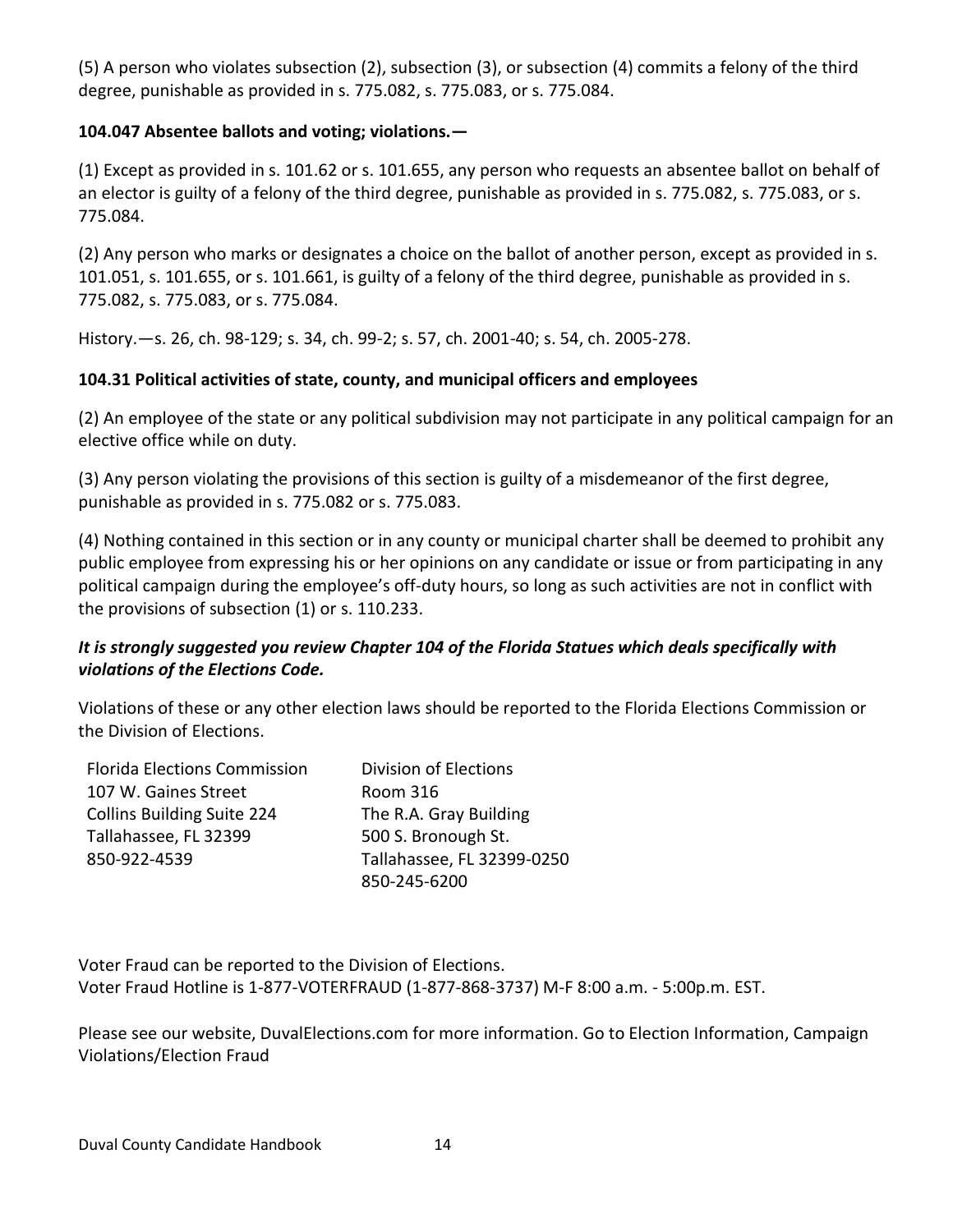# <span id="page-22-0"></span>PROHIBITED ACTS

### <span id="page-22-1"></span>**Speaking at Political Meetings**

No person shall pay money or give anything of value for the privilege of speaking at a political meeting in the furtherance of their candidacy, nor shall anyone speaking for such person pay money or give anything of value for such privilege. *(Section 106.15(1), Fla. Stat.)*

#### <span id="page-22-2"></span>**Using Services of State, County, Municipal, or District Officers or Employees**

A candidate may not, in the furtherance of their candidacy for nomination or election to public office in any election, use the services of any state, county, municipal, or district officer or employee of the state during working hours. *(Section 106.15(3), Fla. Stat.)*

#### <span id="page-22-3"></span>**Making Contributions in the Name of Another**

A person may not make any contribution through or in the name of another, directly or indirectly, in any election. *(Section 106.08(5), Fla. Stat.)*

### <span id="page-22-4"></span>**Solicitation from Religious, Charitable and Civic Organizations**

Candidates may not:

- Solicit contributions from any religious, charitable, civic, or other causes or organizations established primarily for the public good.
- Make contributions, in exchange for political support, to any religious, charitable, civic, or other cause or organization established primarily for the public good.

It is not a violation:

- To make gifts of money in lieu of flowers in memory of a deceased person.
- For a candidate to continue membership in or make regular donations from personal or business funds to, religious, political party, civic, or charitable groups of which the candidate is a member or to which the candidate has been a regular donor for more than six months.
- For a candidate to purchase, with campaign funds, tickets, admission to events, or advertisements from religious, civic, political party, or charitable groups.

*(Section 106.08(5), Fla. Stat., and Division of Elections Advisory Opinion 04-03)*

### <span id="page-22-5"></span>**Accepting Contributions in a Government-Owned Building**

No person shall make, and no person shall solicit or knowingly accept any political contribution in a building owned by a governmental entity. This prohibition does not apply when a government-owned building or any portion thereof is rented for the specific purpose of holding a campaign fund raiser. *(Section 106.15(4), Fla. Stat.)*

#### <span id="page-22-6"></span>**Making Malicious Statements**

A candidate may not, with actual malice, make any false statement about an opposing candidate. *(Section 104.271, Fla. Stat.)*

#### <span id="page-22-7"></span>**Making False Representation of Military Service**

A candidate may not falsely represent that they served or is currently serving in the military, whether active duty, Reserve or National Guard. *(Section 104.2715, Fla. Stat.)*

Duval County Candidate Handbook 15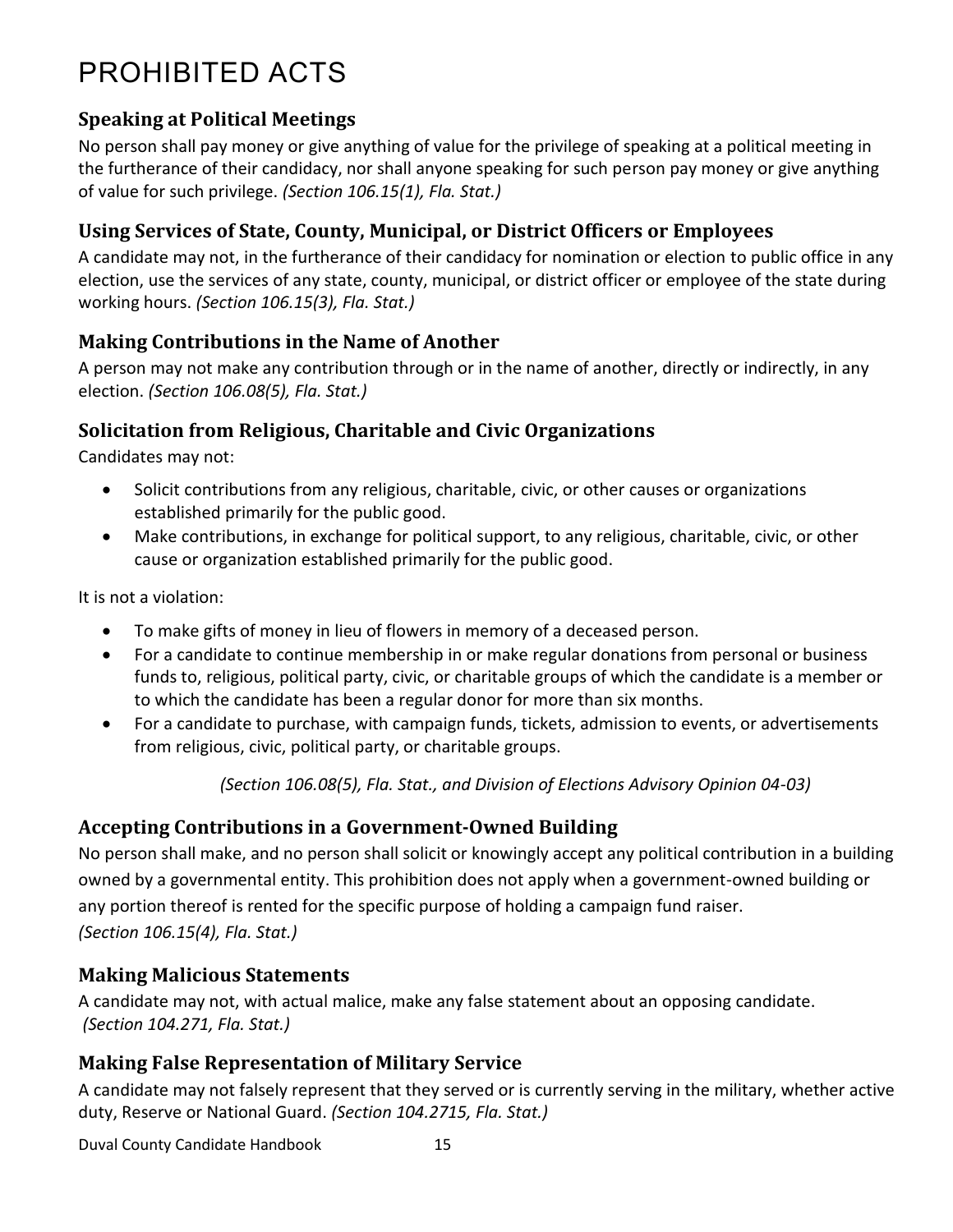### <span id="page-23-0"></span>**Prohibition of Campaign Activities in City Buildings**

Statement on Prohibition of Political Campaign Activities at CPAC Meetings From the Ethics Office, Carla Miller, Director

Jacksonville Ordinance Code, Section 350, Part 3 prohibits all campaign activities in City buildings, including CPAC meetings and makes violations a Class A offense.

The following campaign and political activities are prohibited:

- Candidates cannot announce their candidacy or give speeches
- Candidates cannot distribute campaign materials
- Campaign contributions cannot be made, requested or accepted in city buildings
- Elected officials cannot state they are running for office or discuss their respective campaign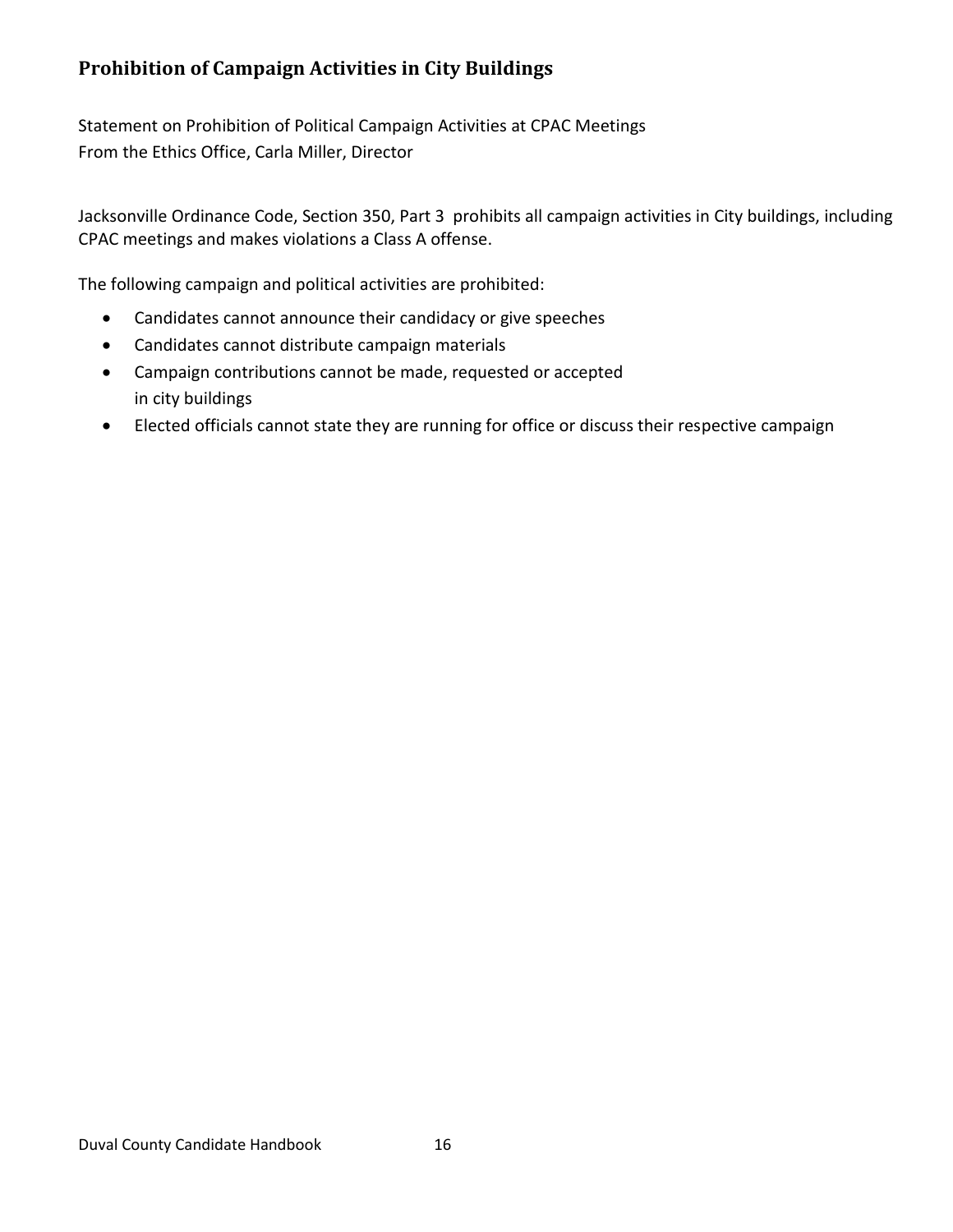# <span id="page-24-0"></span>E-MAIL POLICY FOR CANDIDATES

E-mail addresses are collected by the Supervisor of Elections from two separate sources and are treated differently by us depending on the source. The largest number of e-mail addresses comes to us through the vote-by-mail request process. E-mail addresses acquired this way are considered a part of the vote-by-mail address and distribution is limited to candidates, parties, and political committees. The other source we have for e-mail addresses is from voters who opt to receive their sample ballots by e-mail at the time they register to vote. Addresses from these voters are a public record. Candidates, parties, and political committees are eligible to receive both categories of e-mail addresses from our office.

While most voters expect campaign e-mails as a matter of course, some may view your messages as intrusive. Our office recommends the following guidelines:

1. Please do not send campaign emails to city email addresses. It is against city policy to use any city property, including but not limited to, city issued cell phone, computers, faxes, e-mail systems or office phones for any political purpose other than official job-related functions.

2. Be careful not to use language in your campaign materials that suggests that the Supervisor of Elections is the originator of potentially unwanted e-mails.

3. Include an unsubscribe feature in your e-mails. Recipients should have the opportunity to opt out of future campaign related e-mails. There are relatively inexpensive web-based products to facilitate such a feature.

4. Mass e-mails should not expose the e-mail addresses of others. One way to accomplish this is to list the recipients in the "Blind Carbon Copy" or "Bcc" portion of the e-mail.

5. Use discretion in the frequency of your messages. Although the political disclaimer is not required on your e-mail messages, unless you have employed a service to assist you in your e-mails, we suggest you use it on all official campaign messages.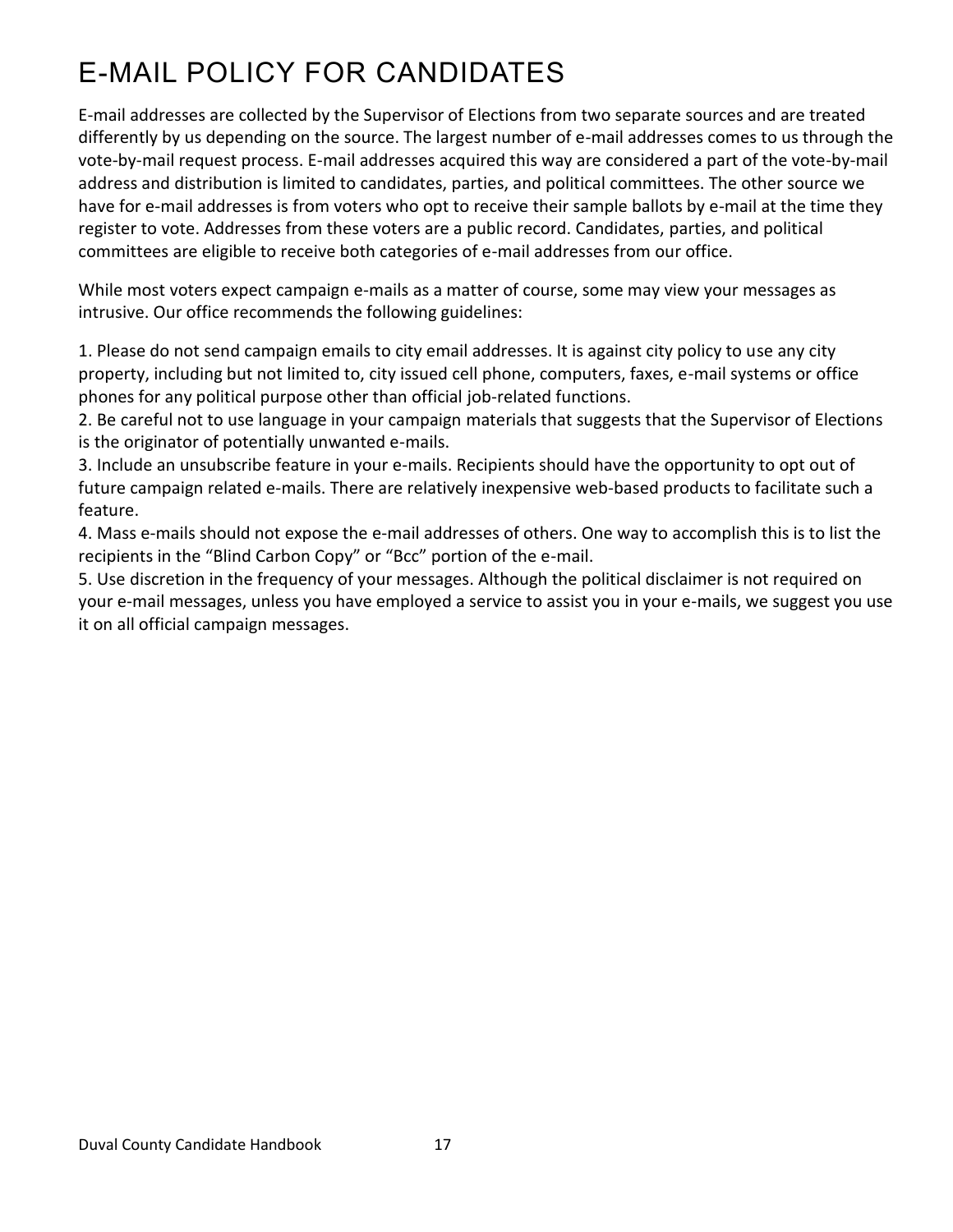# <span id="page-25-0"></span>POLITICAL SIGNS

The information in this section is general information regarding placement of political advertisement signs or advertising displays and does not include all the laws for Duval County and the municipalities. Candidates should read F.S.106.143 and 106.1435 and become acquainted with Duval County and municipal sign ordinances.

#### *No signs may be placed on any property (either public or private) without the consent of the owner.*

If the posts for your signs extend deeper than 16" into the ground, the law requires you to call **1-800-432-4770 two business days before erecting your signs.** This allows utility companies to locate and mark their buried utilities with color-coded paint, flags, or stakes. **Failure to comply may result in severe penalties and personal liability for any damages incurred.**

*Candidates are responsible for complying with the sign codes of Duval County and securing any necessary permits before posting any political signs. Violations of county and municipal sign codes should be reported to the proper code enforcement agency. Any fines for violation of the sign codes may be paid from personal funds or the campaign account.*

### <span id="page-25-1"></span>**How to File a Complaint Regarding a Political Sign**

#### **The Supervisor of Elections Office does not have the authority to investigate, enforce or impose penalties for violations of sign ordinances.**

If a person believes that a candidate has violated the sign ordinance of the county or one of the municipalities, he/she may contact City of Jacksonville Code Enforcement at (904) 255-7000 or the municipality to file a complaint. You may also submit an issue regarding signs online at https://myjax.custhelp.com/.

# <span id="page-25-2"></span>**Florida State Political Sign Laws**

Usage and Removal of Political Campaign Advertisements:

- No signs may be erected, posted, painted, tacked, nailed, or otherwise displayed, placed, or located on or above any state or county road right-of-way.
- Candidates shall make a good faith effort to remove all political signs within 30 days after withdrawing as a candidate, being eliminated as a candidate, or being elected to office.
- If a candidate does not remove his or her campaign advertisements within 30 days, a political subdivision or government entity has the authority to remove the signs and may charge the candidate the actual cost for such removal.
- A municipality may impose additional or more stringent requirements on the use or removal of political advertisements.
- If a candidate wishes to reuse campaign signs left at the polls on Election Day, the signs must be collected by the candidate's campaign staff prior to our poll workers removing and disposing of them after the polls close.
- Failure to remove signs within 30 days of the end of an election is a violation of F.S. 106.1435, and complaints can be directed to the Florida Elections Commission. **Again, county or municipal law may be more restrictive than state law**.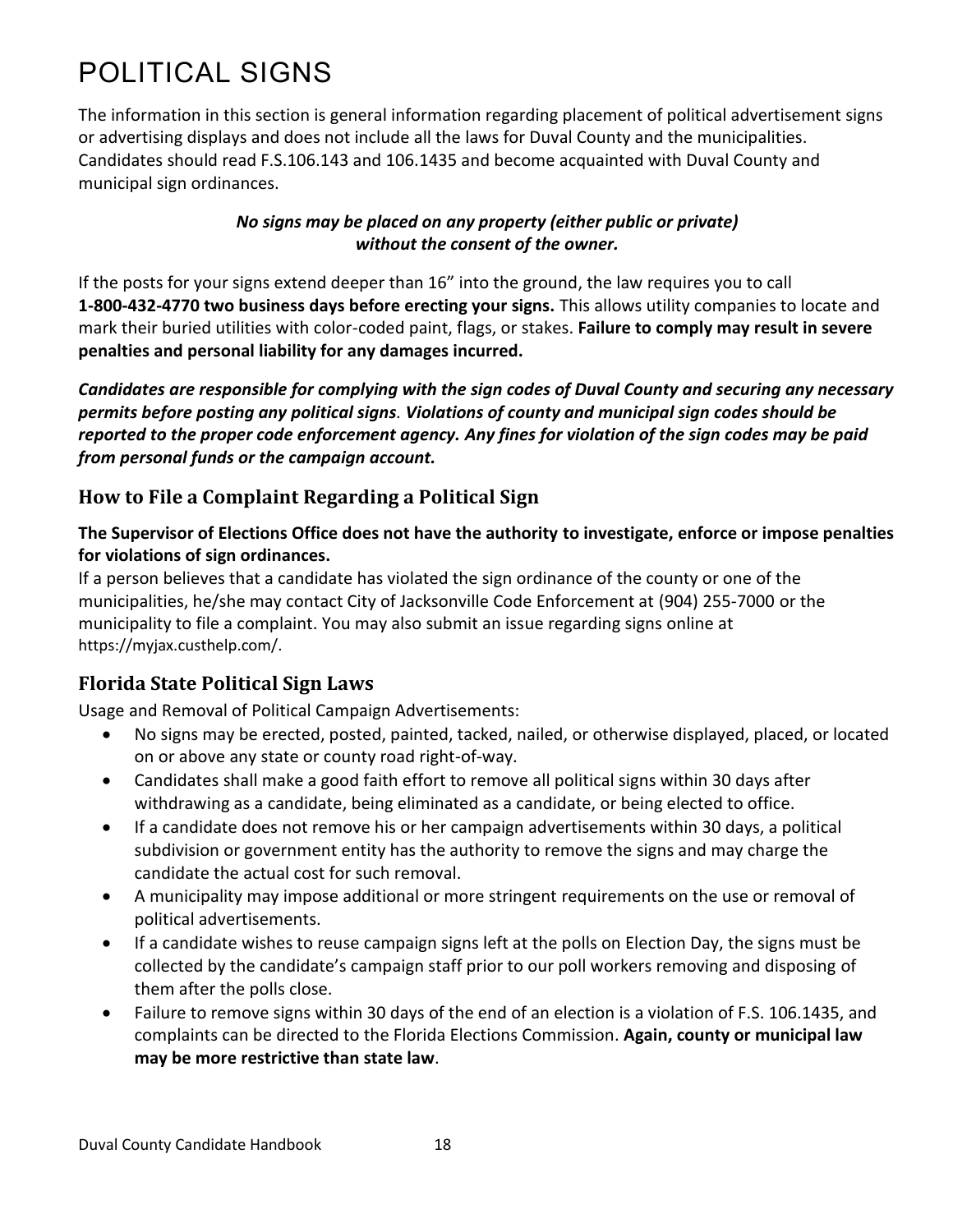# <span id="page-26-0"></span>**Political Signage Guidelines**

*State and local laws regulate the usage and placement of political signs.*

- Political signs may be placed/erected only on private property and with the permission of the property owner
- It is unlawful to place political signs on public property. This includes:
	- o Roads/Medians
	- $\circ$  Right of Way (ROW) Defined as:
		- Road shoulders Sidewalks

Swales **Property adjacent to road containing utilities** 

State or county road ROW (Section 106.1435 (3), *Florida Statutes)*

- o Utility poles
- o Public parking
- o Public Parks
- o Government buildings
- $\circ$  May not be tacked, tied, or pasted to a hydrant, tree, lamppost, telephone, telegraph or electric utility pole, fence or building (326.104 (b) JOC)
- While ROW is not always easily defined, proper placement is generally behind utility poles, behind sidewalks on private property, behind drainage ditches or other utilities and behind fences.
- Please call 811 or go to www.sunshine811.com before digging to place a sign
- Political signs can be double faced if the faces are parallel (Sec. 656.1302, JOC)
- Signs are limited to one sign per candidate and one sign per ballot issue on the same property
- Political sign sizes are limited as follows:
	- o Residential Property 4 sq. ft. (Sec. 656.1302, JOC)
	- o All other zoning districts 16 sq. ft. (Sec. 656.1302, JOC)
- Political sign heights:
	- $\circ$  Residential Property Top of sign is not more than six (6) feet off the ground
	- $\circ$  All other zoning districts Top of sign is not more than six (6) feet off the ground
- Political sign placement:
	- o An election sign may be displayed as an attached sign or freestanding. If freestanding, it must be set back from the Right of Way (ROW) not less than 10 feet. (Sec. 656.1314, JOC)
- Signs placed on ROW may be removed by the appropriate department of the city or any other person (Sec. 601.105, JOC)
- Candidate must remove all campaign signs within seven (7) calendar days after the candidate has been defeated, elected, or withdrawn. (Sec. 656.1314, JOC)
- See Chapter 609 Code Enforcement Citations
- See Chapter 741 Zero Tolerance on Litter: Increased fines for violations, 1<sup>st</sup> offense \$150; 2<sup>nd</sup> offense \$300; 3<sup>rd</sup> and after \$500 per sign! (this is a revision of Chap. 609 fines)

**Where county requirements are more restrictive than State law, City of Jacksonville restrictions will apply. For additional information, contact City of Jacksonville Code Enforcement at (904) 255-7000 or go to the city website: https://myjax.custhelp.com/.**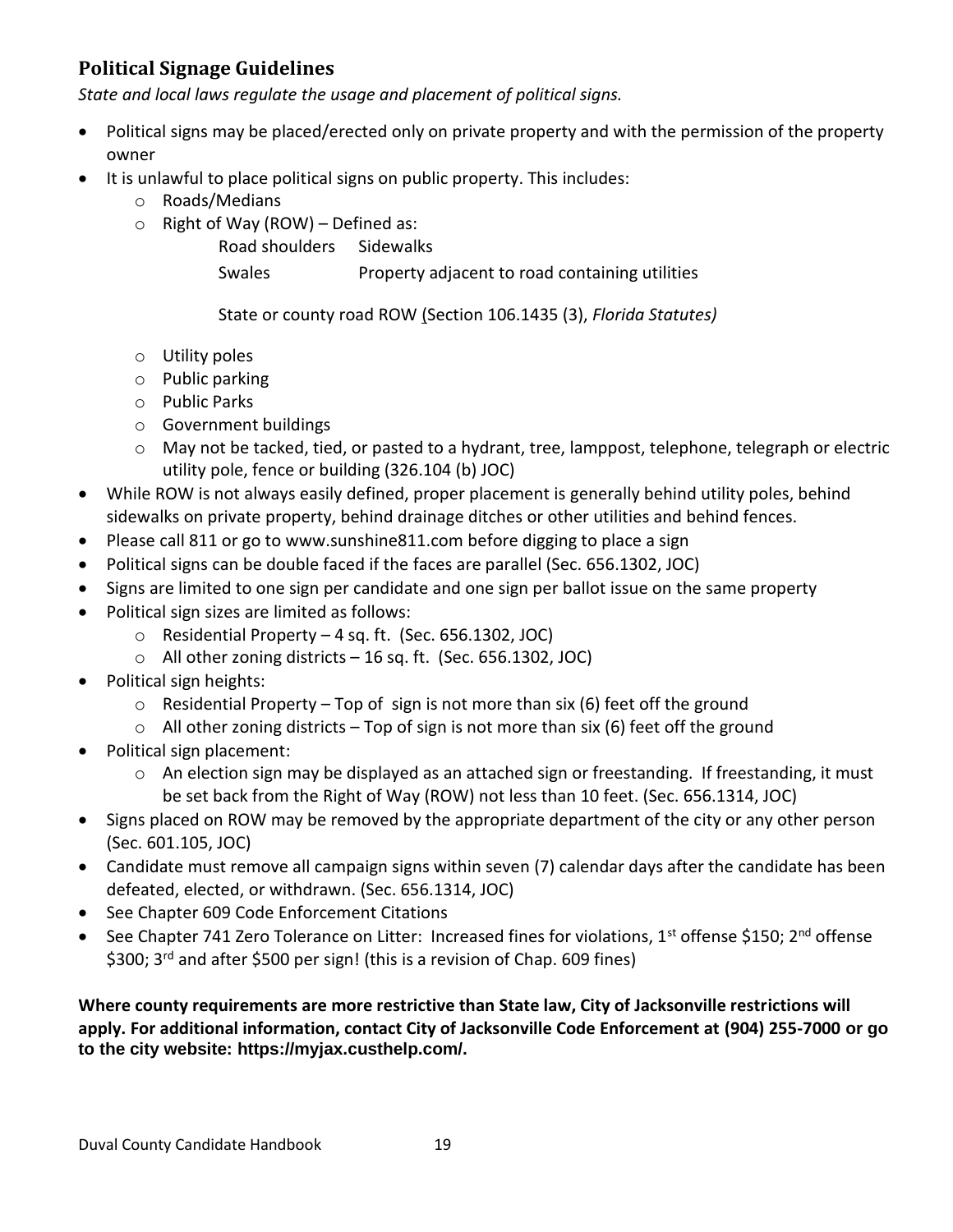# <span id="page-27-0"></span>USE OF CITY SEAL, FLAG, OR OTHER INSIGNIA

Please **do not use** the city seal or flag on your business cards, palm cards, political signs, mail outs or on your websites. Below is the City of Jacksonville ordinance which makes it a class C offense.

Sec. 601.106. - Use of City seal, flag, or other insignia.

It is unlawful and a class C offense for any person knowingly to display any printed or other likeness of the City seal adopted in Section 130.101, the City flag adopted in Section 130.102 or any other device or logograph officially adopted by a City agency or unit of government or registered under the trademark laws of the state or the United States by the City, or any facsimile thereof, in, or in connection with, any advertisement, circular, book, pamphlet or other publication, play, motion picture, telecast or other production for the purpose of conveying and in a manner reasonably calculated to convey the false impression that all or any part of the advertisement, circular, book, pamphlet or other publication, play, motion picture, telecast or other production is sponsored or approved by the City or any agency or unit of government thereof.

(Ord. 83-591-400, § 1; Ord. 2011-232-E, § 2)

#### **Below are examples of images not allowed in any campaign publications or signs**

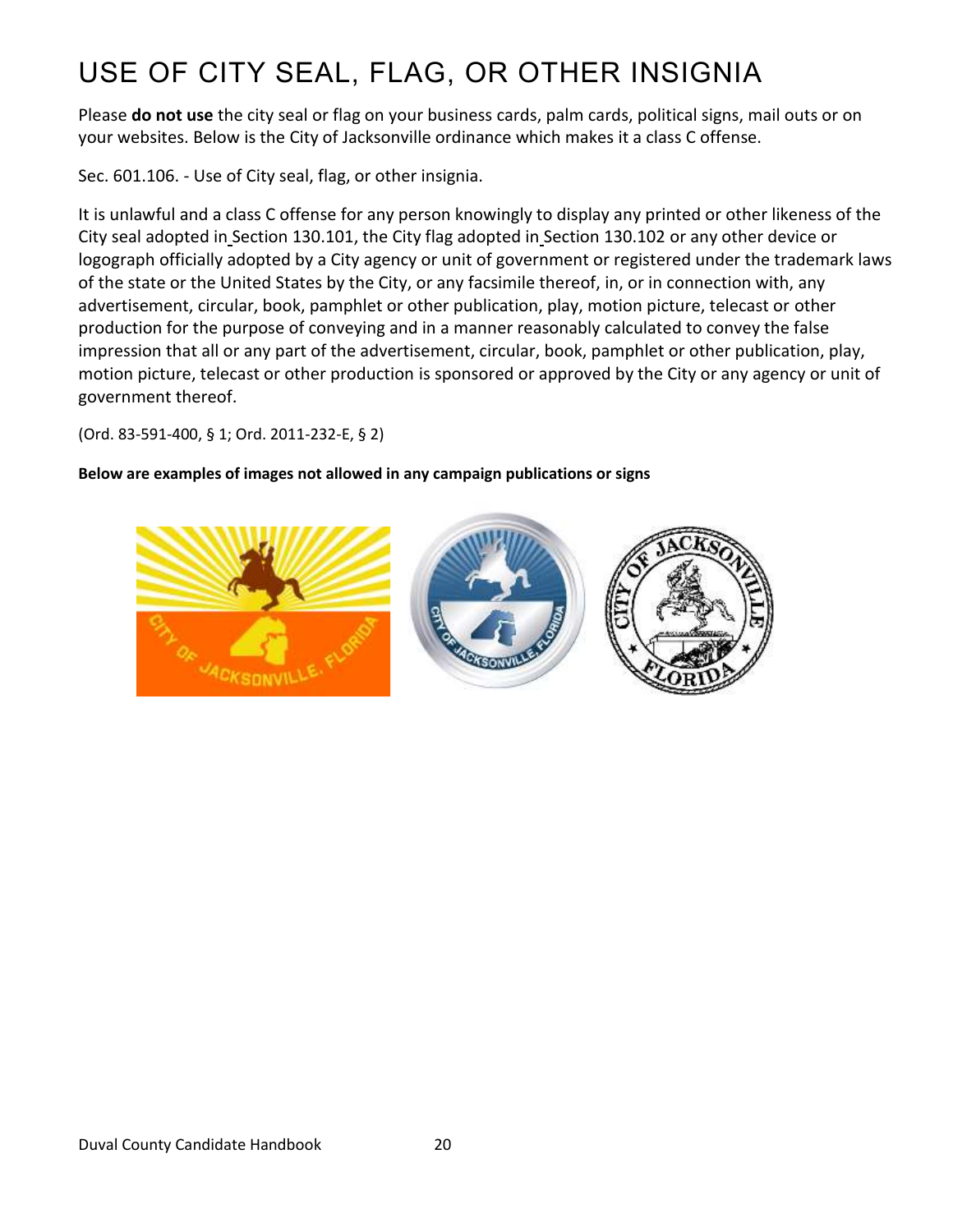# <span id="page-28-0"></span>BALLOT FORMAT

#### *Ballot Format - F.S. 101.151, 101.2512 & Administrative Uniform Ballot Rule 1S-2.032*

#### <span id="page-28-1"></span>**Primary Election**

- Ballots are by political party (major and minor); the candidates will be listed alphabetically by surname in each contest for partisan offices.
- A candidate will be determined elected if there is no opposition.
- If there are at least two major or minor party candidates for an office, those candidates will appear on the Primary Election ballot. The candidate with the most votes in the Primary Election will appear on the General Election ballot.
- If there are two candidates for School Board or a judicial office, both nonpartisan offices, the office will appear on the Primary Election ballot. The candidate with the most votes shall be declared elected.
- If there are three or more candidates for School Board or a judicial office, and none receives a majority of the votes cast in the Primary, the two candidates receiving the most votes will be in a run-off in the General Election. If a candidate does receive a majority of the votes cast in the Primary, that candidate will be determined elected.
- Partisan ballots include candidates for partisan contests and candidates for nonpartisan contests, and ballot issues.
- Nonpartisan ballots include candidates for nonpartisan contests and ballot issues.
- Nonpartisan Special District candidates (regardless of the number of candidates) appear only on the General Election ballot in alpha order by surname in each contest.

#### <span id="page-28-2"></span>**General Election**

- Candidates for partisan office who were nominated in the Primary Election will appear on the General Election ballot.
- The names of the candidates of the party that received the highest number of votes for Governor in the last election in which a Governor was elected shall be listed first under the heading for each partisan office.
- The names of candidates of the party that received the second highest number of votes for Governor shall be second under the heading for each partisan office.
- Minor political party candidates will be listed in the order in which they qualified followed by the candidates with no party affiliation in the order in which they qualified.
- Nonpartisan Special District candidates appear only on the General Election ballot in alpha order by surname in each contest.
- If a write-in candidate has qualified, a space to write the candidate's name will appear last in the contest.

### <span id="page-28-3"></span>**Unitary Election**

- Candidates are listed in alphabetical order, with party affiliation and without preference to the party of the governor.
- Each candidate receiving a majority of the votes cast in each contest in a first Consolidated Government election shall be declared elected for such office.
- A general Consolidated Government election shall be held in all contests in which a candidate does not receive a majority.

Duval County Candidate Handbook 21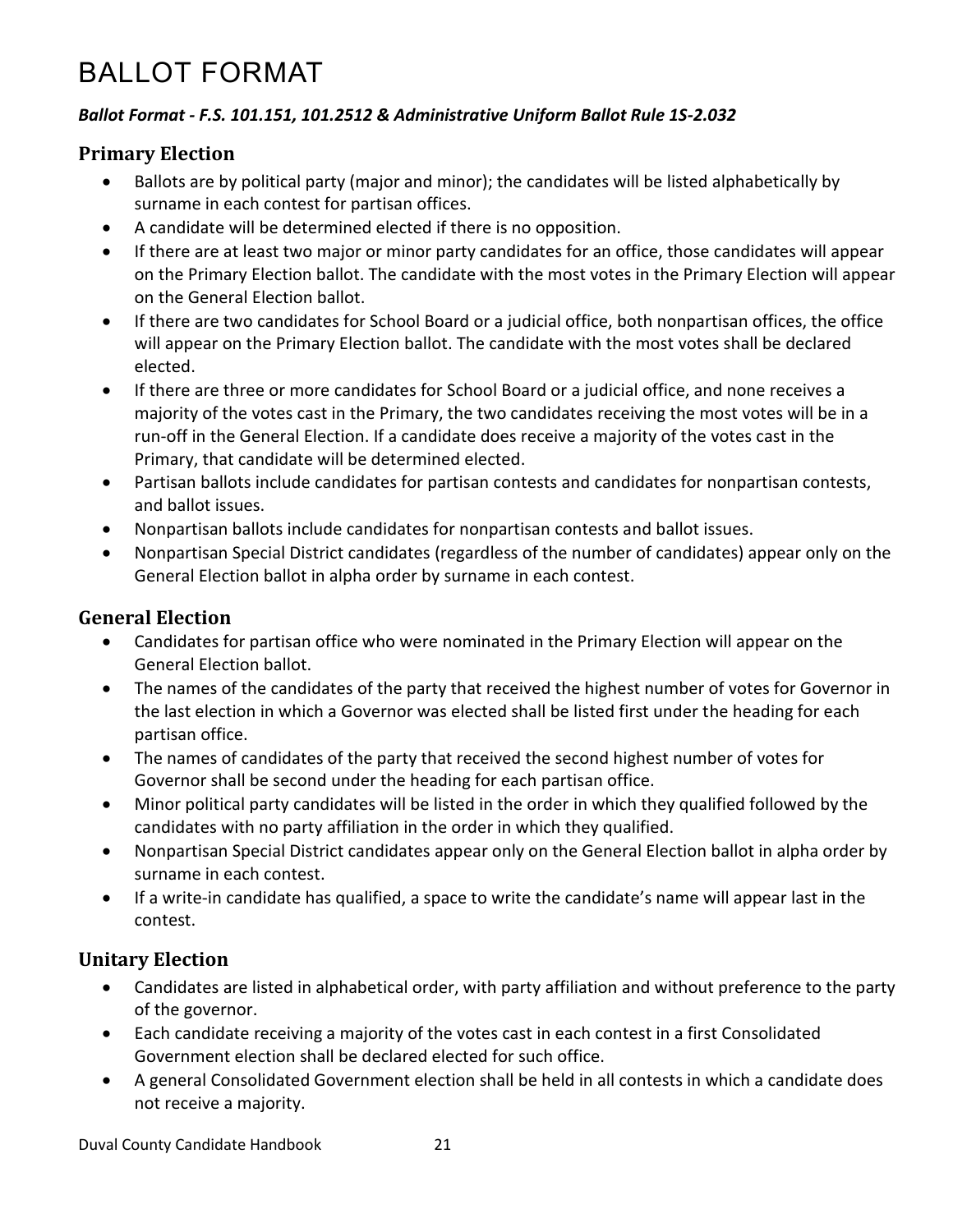- The candidates in the general election shall be the two candidates with the highest vote totals in the first election.
- In the event more than one candidate received the second highest vote total then each such candidate's name, as well as the name of the candidate with the highest vote total, shall be on the ballot.
- The candidate who receives the highest number of votes cast for the office shall be declared nominated.
- In case two or more persons receive an equal and highest number of votes for the same office, such persons shall draw lots to determine who shall be elected to office.

#### **A candidate's name will appear on the ballot as it was written on the Candidate Oath form. Once the qualifying period has ended, this information CANNOT be changed.**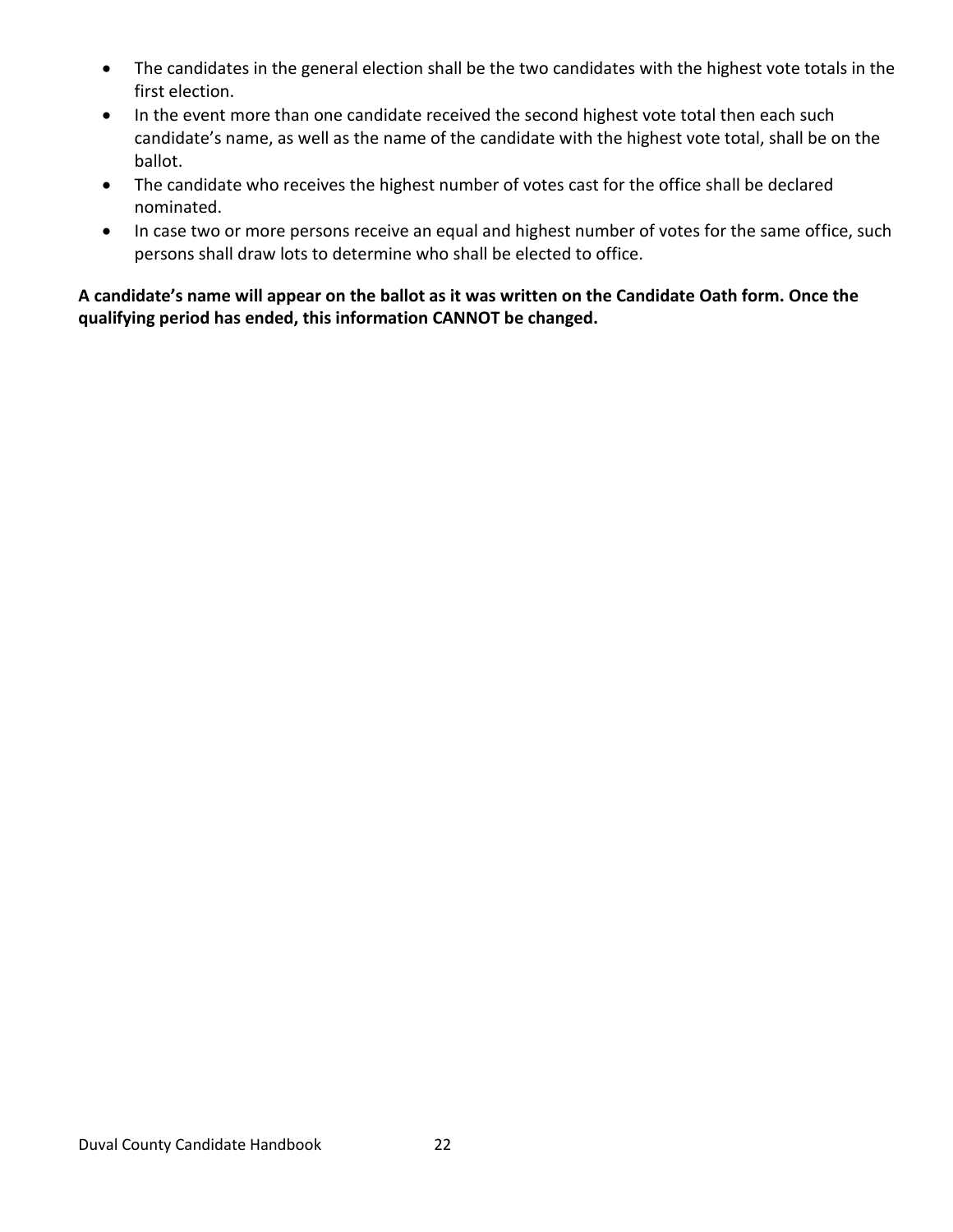# <span id="page-30-0"></span>MAIL BALLOTS

#### <span id="page-30-1"></span>**Requesting a Ballot**

A request for a vote-by-mail ballot may be made in one of the following ways:

- Go to www.DuvalElections.com/Vote By Mail
- Fax a request to (904) 255-3434 (must include date of birth)
- In person at our office, 105 E. Monroe Street
- Call our office at (904) 255-8683

If you are making the request, the following information is required:

- The name of the voter for whom the ballot is being requested
- The voter's address
- The voter's date of birth
- The voter's Florida driver license number or Florida ID card number
- Or the last four digits of the voter's social security number and
- The voter's signature (if the request is written).

If an immediate family member or legal guardian is requesting a vote-by-mail ballot for you, the following additional information must be provided:

- The requester's address
- The requester's driver's license number (if available) or
- The requester's ID card number (if available) or
- The requester's last four digits of the social security number (if available)
- The requestor's relationship to the voter; and
- The requestor's signature (if the request is written)

The deadline to request that a vote-by-mail ballot be **mailed** is no later than 5 p.m. on the tenth day before the election. However, the ballot must still be received by our downtown office no later than 7 p.m. on Election Day if the voted ballot is to count. Exceptions exist for overseas military and civilian voters. See our website for further information on Military and Overseas Citizens Voting.

### <span id="page-30-2"></span>**Who Can Pick Up a Vote by Mail Ballot**

A voter can pick up or have delivered his or her own vote-by-mail ballot at any time the ballot becomes available, including up to 7 p.m. on Election Day. A voter can also authorize in writing a designee to pick up the ballot for him or her but the earliest the designee can then pick up the ballot is nine days before Election Day. A designee is limited to picking up two vote-by-mail ballots per elections (not including his or her own ballot and ballots for immediate family members. Additionally, a designee must submit a completed Affidavit to Pick-up a Vote-by-Mail Ballot for a Voter which includes the written authorization from the Voter. If there is no request on record, the voter will also have to submit the request part of the Affidavit.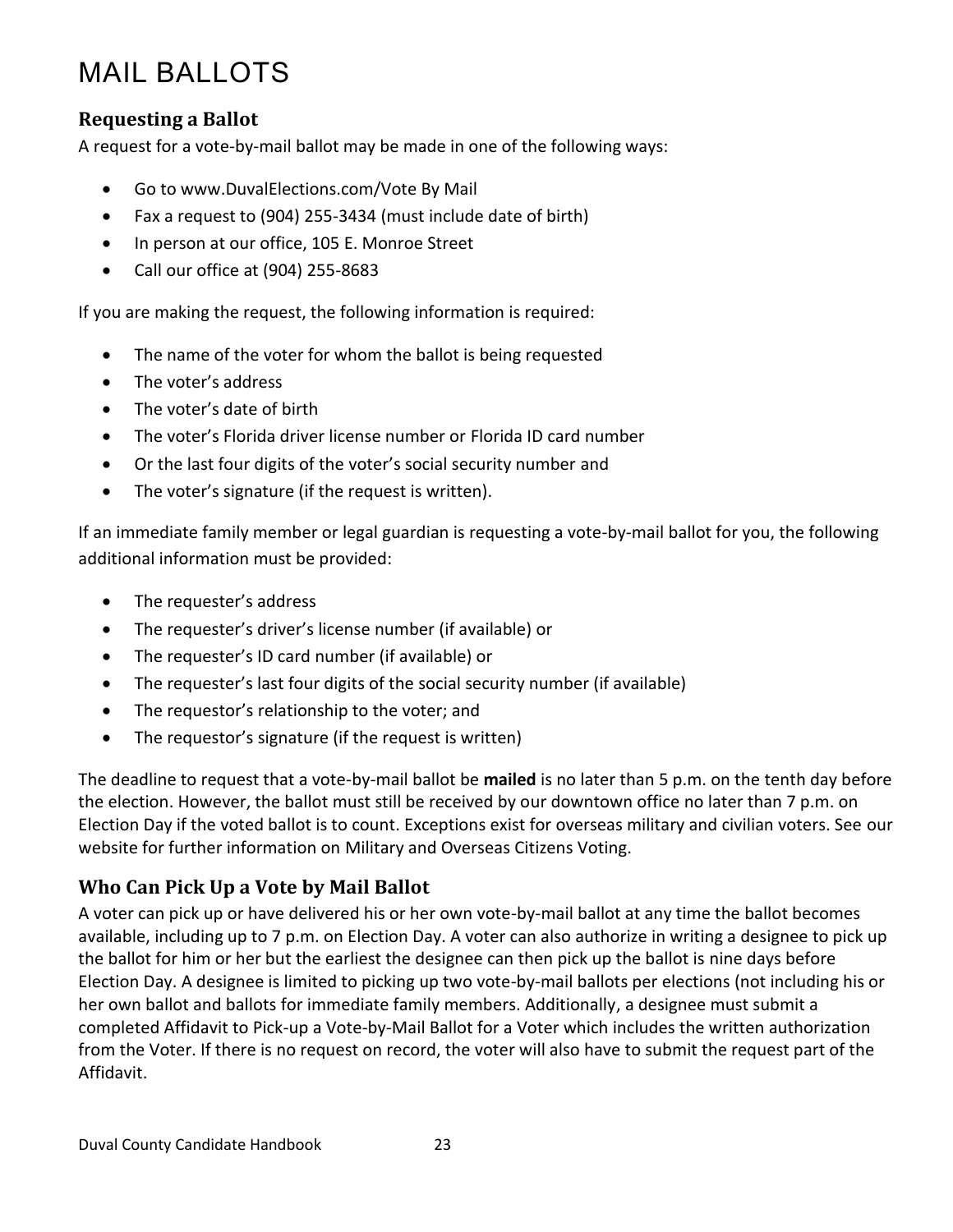If a voter or designee waits until Election Day to pick up or have delivered a vote-by-mail ballot, the Election Day Vote-by-Mail Ballot Delivery Affidavit must also be completed in which the voter affirms that he or she has as an emergency that keeps the voter from being able to go his or her assigned polling place instead to vote.

#### <span id="page-31-0"></span>**How to Vote a Vote by Mail Ballot**

Instructions for completing the vote-by-mail ballot are included with the ballot. The voted ballot must be returned and received by the Supervisor of Elections no later than 7 p.m. on Election Day. Vote-by-mail ballots may be mailed or dropped off at a secure drop box located at the Supervisor of Elections main office and at each early voting location. Other return options are available for Military and Overseas Voters.

If the voter decides to go to the polls to vote instead, the voter should bring the vote-by-mail ballot (whether it has been marked or not). Even if the voter comes to the polls without the vote-by-mail ballot, the voter will still be able to vote a regular ballot if the supervisor of elections' office is able to confirm that it has not received the voter's vote-by-mail ballot. However, if it is confirmed that the voter has already voted a vote-by-mail ballot, the voter cannot vote again at the polls. If the voter believes or insists that the supervisor of elections' office is wrong about receiving the vote-by-mail ballot or if the supervisor of elections' office cannot confirm that the voter has already voted a vote-by-mail ballot, the voter can vote a provisional ballot.

#### <span id="page-31-1"></span>**Signing Up Voters to Receive Mail Ballots** *-* **F.S. 101.62**

If a candidate would like to sign up voters to receive mail ballots, please use the vote-by-mail request form on our website. Our office will not be able to make copies for a candidate's use. Please note we need enough information to identify the voter

**Voted mail ballots cannot be accepted at polling places. They must be received at the Supervisor of Elections Office by 7:00 p.m. Election Day. [F.S. 101.67(2) and 101.6103(2)]**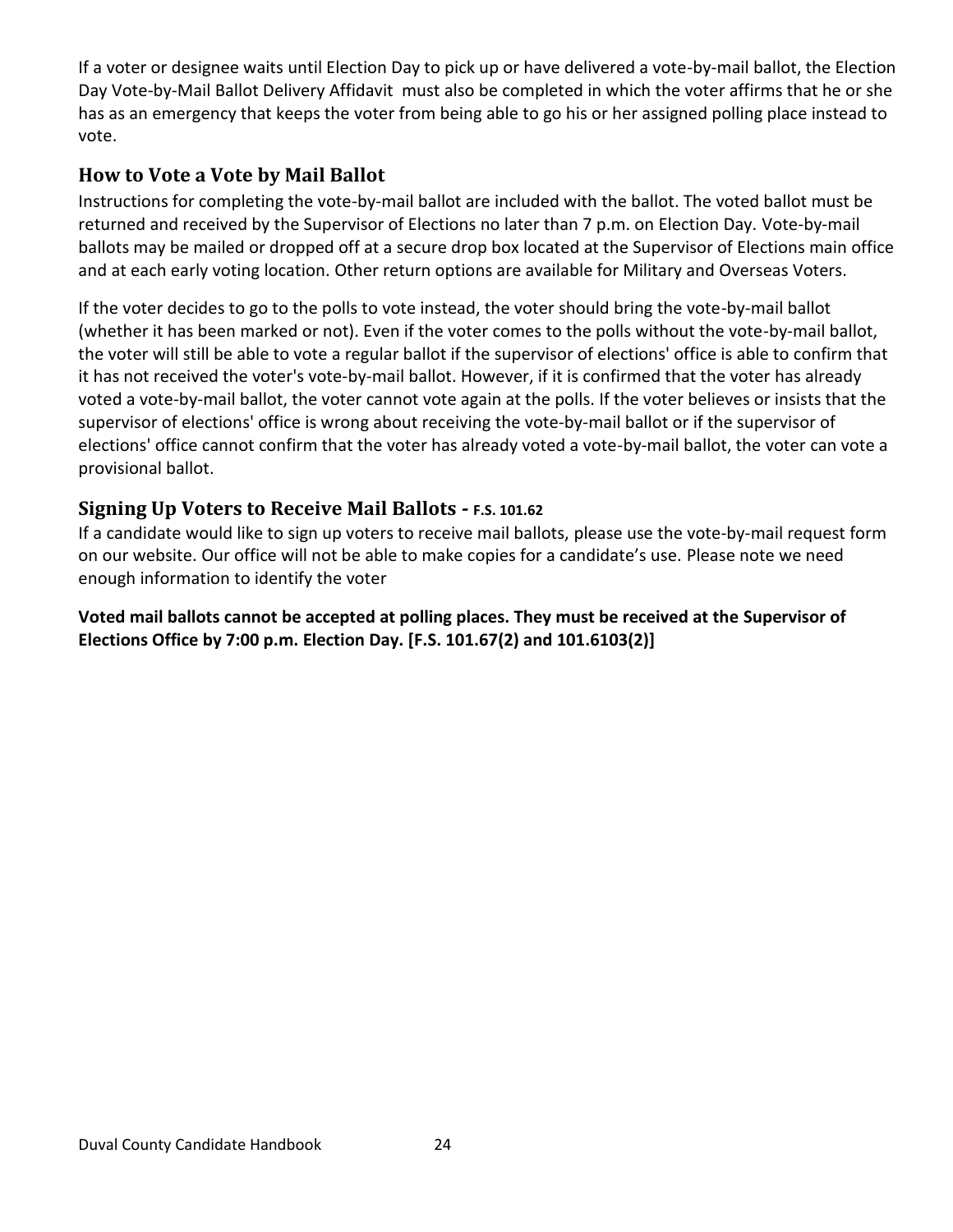# <span id="page-32-0"></span>VOTER TURNOUT

Once our office begins receiving voted ballots from our voters, we will have the voter turnout report on our website. This turnout report lets the website visitor see graphical representations of voting in the county by voting method or type: mail, early, provisional, and Election Day.

The turnout can be viewed by type; by party; precinct & type; date & type; and by party & type.

| TOTAL BALLOTS CAST<br>167,933 | PERCENT TURNOUT<br>28.35%<br>v |
|-------------------------------|--------------------------------|
|                               |                                |
|                               |                                |
|                               |                                |
|                               |                                |
|                               |                                |
|                               |                                |
| 47,197                        |                                |
|                               | 93,470                         |
|                               |                                |



**Please note: Number of votes for each candidate is not known until after 7:00 PM on election night.**

Duval County Candidate Handbook 25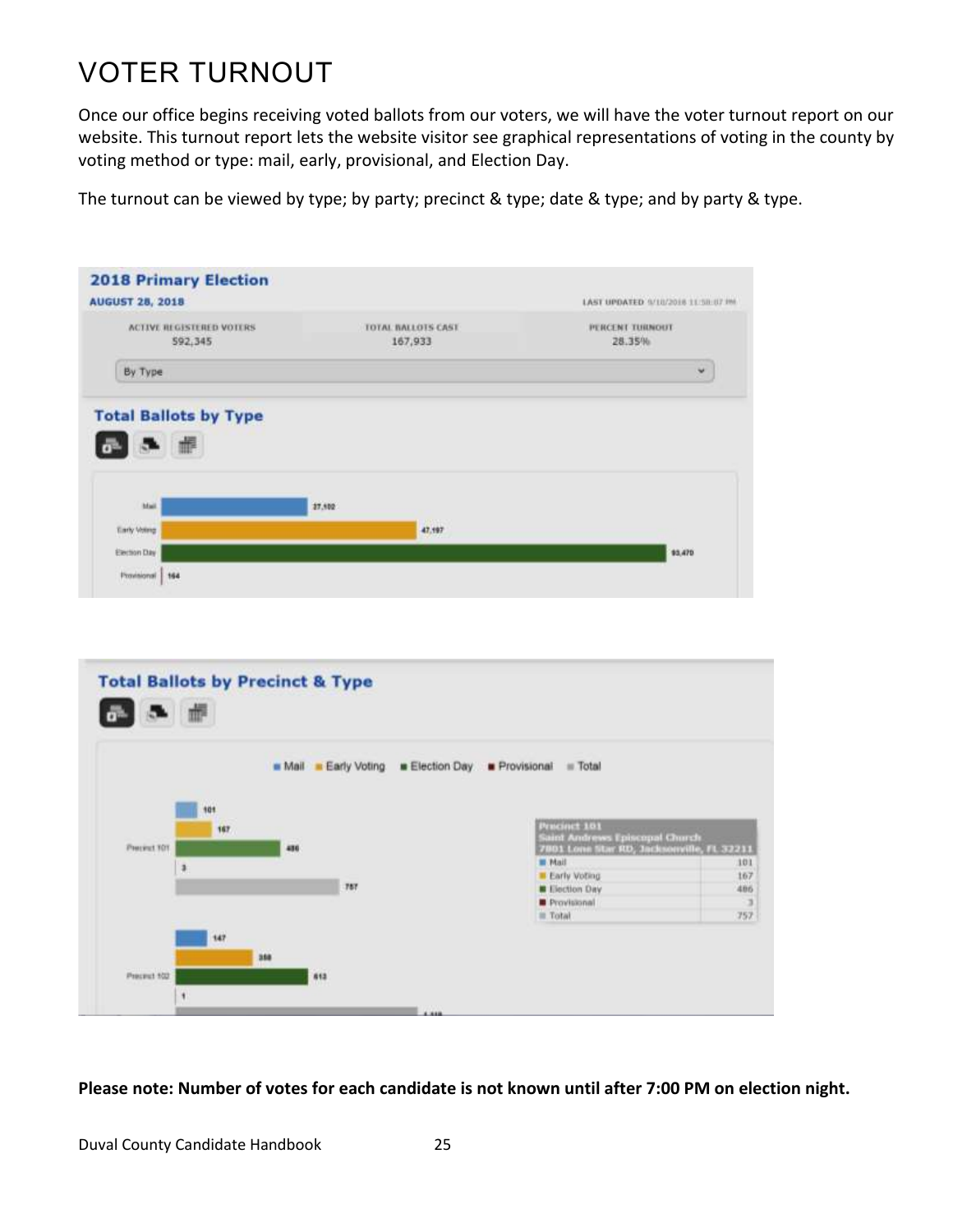# <span id="page-33-0"></span>POLITICAL ACTIVITY AT POLLING LOCATIONS

Florida Statute 102.031(4) limits activities at polling places during early voting and on Election Day. Only designated poll watchers are allowed inside the polling place while voting is taking place (see Poll Watchers).

Outside of the polling place the law creates a 150 ft. zone from the entrance or the drop box, where soliciting voters is prohibited. This area is referred to as the "no solicitation zone."

**Definition of Solicitation – F.S. 102.031(4)9b)** – Solicitation shall include, but not be limited to, seeking or attempting to seek any vote, fact, opinion, or contribution; distributing or attempting to distribute any political or campaign material, leaflet, or handout; conducting a poll except as specified below in this paragraph; seeking or attempting to seek a signature on any petition; selling or attempting to sell any item; and engaging in any activity with the intent to influence or effect of influencing a voter.

Giving items such as bottled water, candy or other items to voters is strictly prohibited within the 150 ft. no solicitation (no political activity) area.

**Exit Polling – F.S. 102.031 and United States District Court (Case No. 06-22463-CIV-HUCK/SIMONTON)** Persons conducting exit polling must still comply with the political activities restrictions and other matters related to political issues and campaigns outlined in F.S. 102.031(4).

**Definition of Exit Polling** – Exit polling is defined in Judge Paul Huck's order as, "the collection of data from a random sample of voters after they leave the polling place in a scientifically pre-determined pattern and asking if they would be willing to fill out a brief, anonymous questionnaire." Exit polling can take place inside the 150-foot zone and **only** after voters leave the polling place.

### <span id="page-33-1"></span>**Poll Deputy:**

- Appointed by the Supervisor of Elections to maintain order and ensure that the no solicitation zone is adhered to.
- Determines the boundaries of the no solicitation zone by placing a marker or markers identifying the restricted area.
- Answers questions regarding the no solicitation zone.
- Individuals who persist in impeding the access of voters and engaging in prohibited conduct will be asked to leave, even if they are beyond the no solicitation zone.

The poll deputy may request the assistance of the Sheriff's Office if necessary, to maintain order.

### <span id="page-33-2"></span>**Tips for Campaigning outside the 150' No Solicitation Zone:**

- Campaigners may have signs which must be held or in close proximity (approximately 1 ft.) to the individual. All signs must be attended to at all times if visible.
- Allow unimpeded access for all voters.
- Be respectful of voters and the polling place property.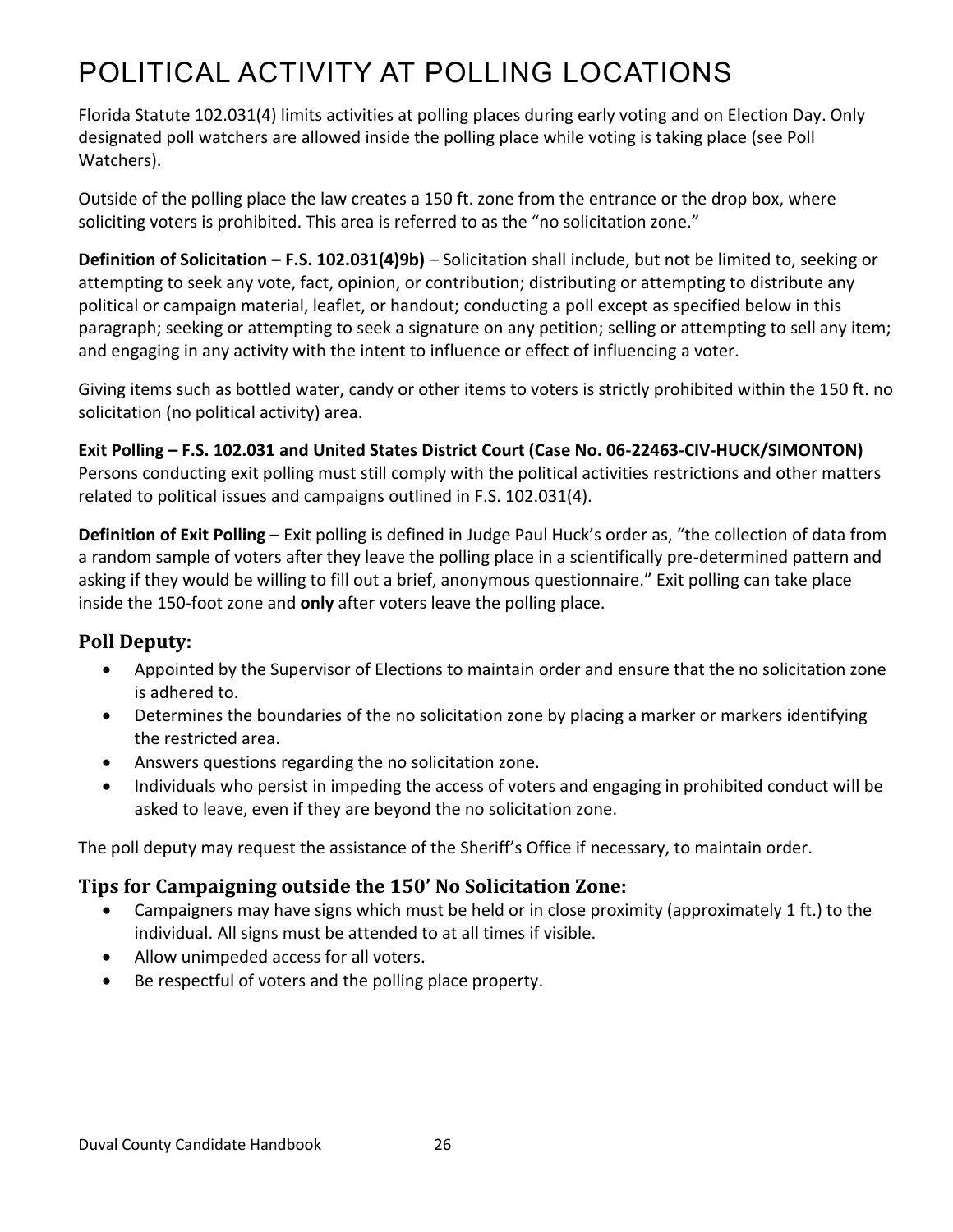### <span id="page-34-0"></span>**Prohibited Practices:**

- No signs, tents or other campaign items may be freestanding, affixed to, planted, or erected on the polling place property, land, or adjacent road rights-of-way. Items found in violation are subject to removal without notification to the owner.
- Amplified sound (bull horn, loudspeaker, etc.) is not permitted.

### <span id="page-34-1"></span>**Vehicles:**

- Box trucks, motor homes or trailers used to carry signs are not allowed to be parked at polling places. This includes early voting sites and the Supervisor of Elections office downtown while early voting is taking place.
- Other vehicles with political signs or decorations are not allowed to park within the no solicitation zone unless they are driven by a voter who is parking to vote and leaving immediately after voting.
- Political signs on permitted vehicles outside of the no solicitation zone must be affixed to or inside the vehicle. For example, bumper stickers, magnetic signs, paint, or vehicle wraps would be acceptable while leaning a yard sign against or on a vehicle would not be acceptable.

### <span id="page-34-2"></span>**Conduct:**

Most complaints the Elections Office receives are from voters upset with the tactics of campaign volunteers electioneering at polling places. The conduct of campaign workers may reflect on your campaign in either a positive or negative manner. If you choose to have campaign workers outside of a polling place, we strongly recommend that courtesy toward the voters be stressed in their training. Voters may react negatively to aggressive electioneering.

We have many churches that want to be a part of the election process and offer a part of their facilities for voting. However, they do not appreciate the political signs that litter their private property. We ask that each candidate instruct their campaign workers to refrain from placing political signs on government property and any private property without the permission of the owner.

\*Each polling place may have unique aspects that are not directly expressed in this section. All solicitation activities at polling places are subject to review for compliance of the law by the Supervisor of Elections office.

### <span id="page-34-3"></span>**Poll Watchers**

Candidates may choose to appoint poll watchers to observe polling place procedures during early voting and on Election Day. Only one poll watcher per candidate is allowed in the polling place at any time during voting. Poll watchers may only represent one candidate or organization during an election. Poll watchers must be registered voters of Duval County. Poll watcher training is the sole responsibility of the candidate, committee, or party.

Poll watcher designations must be submitted by the required date to the Supervisor of Elections on State form DS-DE 125 (Excel format please). Duval County does not require you to assign poll watchers a specific schedule or location for each election.

The Supervisor of Elections has seven days to approve designations and reserves the right to reject any poll watcher. Poll watchers must be registered voters in the county and may not be law enforcement officers or a candidate on the ballot.

Duval County Candidate Handbook 27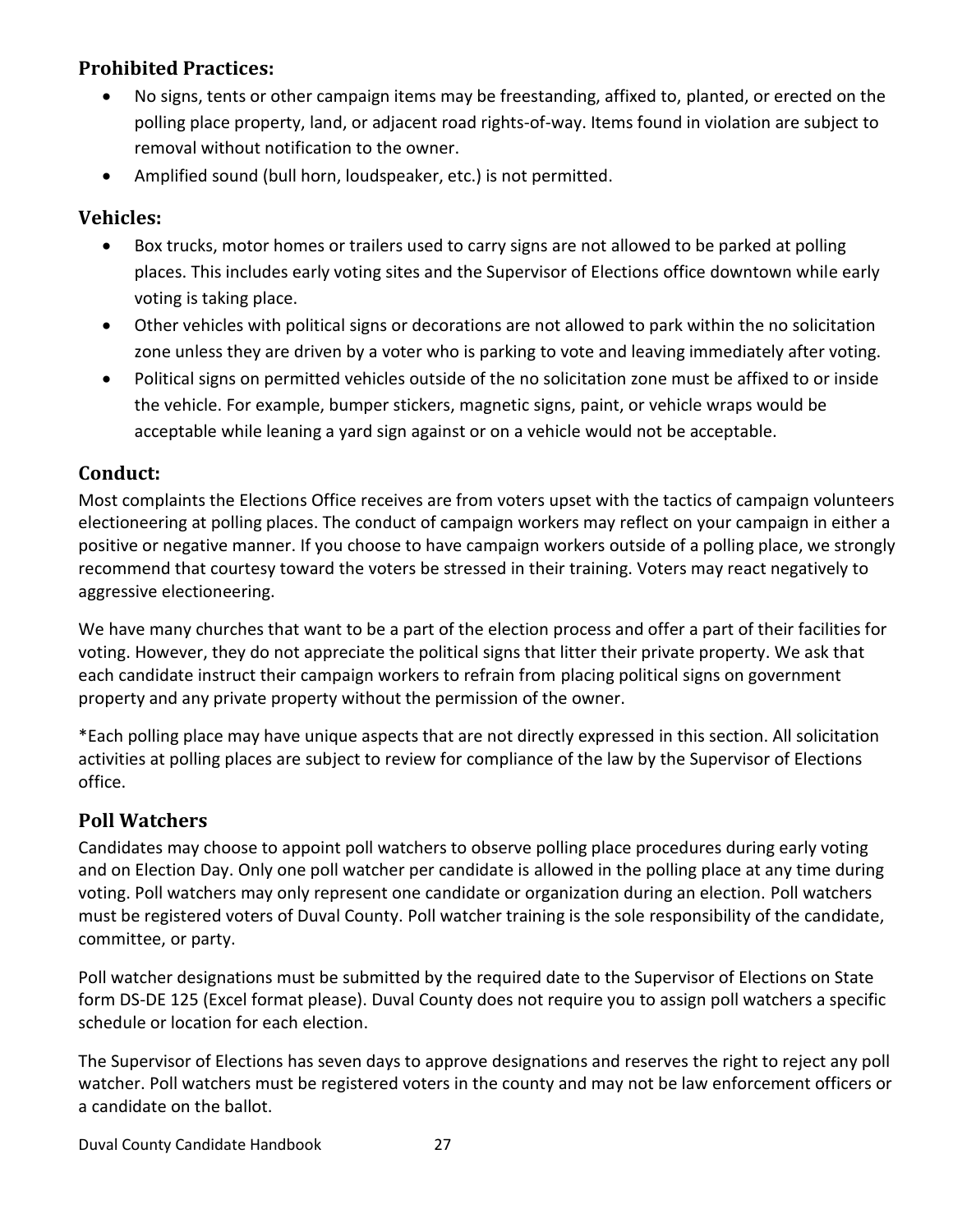Upon acceptance of poll watcher designations, the Supervisor of Elections will issue identification badges to the candidate, who will then distribute them to the individual poll watchers.

For more information regarding poll watchers, you should review Florida Statute 101.131 and see our full list of guidelines on our website. Below are some of the poll watcher guidelines.

#### **Poll Watcher Guidelines:**

NO candidate who appears on the ballot, sheriff, deputy sheriff, police officer or other law enforcement officer may be designated as a poll watcher.

Poll watchers must check in with the Precinct Manager when arriving at a polling place, show badge and photo identification for verification of name on the list.

Poll watchers are required to wear the badge provided to them by the elections office at all times while in the polling location.

Poll watchers are required to furnish their own materials and necessities

Poll watchers may not wander around the voting area or ask questions of poll workers other than the precinct manager.

Poll watchers are not allowed to wear any clothing or buttons identifying a candidate or cause.

A poll watcher must inform the Precinct Manager if he/she wishes to challenge a voter's right to vote. The Precinct Manager will follow the procedures for a challenged voter.

A poll watcher must inform the Precinct Manager if he/she sees anything that does not comply with election laws.

A poll watcher may not volunteer to help voters who need assistance. A poll watcher may only provide assistance to a voter if specifically requested by that voter and the proper procedures for providing assistance are followed.

Poll watchers may not bring radios, television sets, cameras, or newspapers into the polling room/early voting site.

Poll watchers may not obstruct the orderly conduct of any election. The poll watchers must be respectful and mindful of the service being provided to the voters.

Poll watchers are afforded ONE WARNING of a violation. The warning will be called into the elections office by the precinct manager for validation.

Poll watchers may not talk or interact in any way with voters in the polling place.

Poll watchers need to mute their ring tone on their cell phones.

Any calls should be conducted away from the voting area - preferably outside.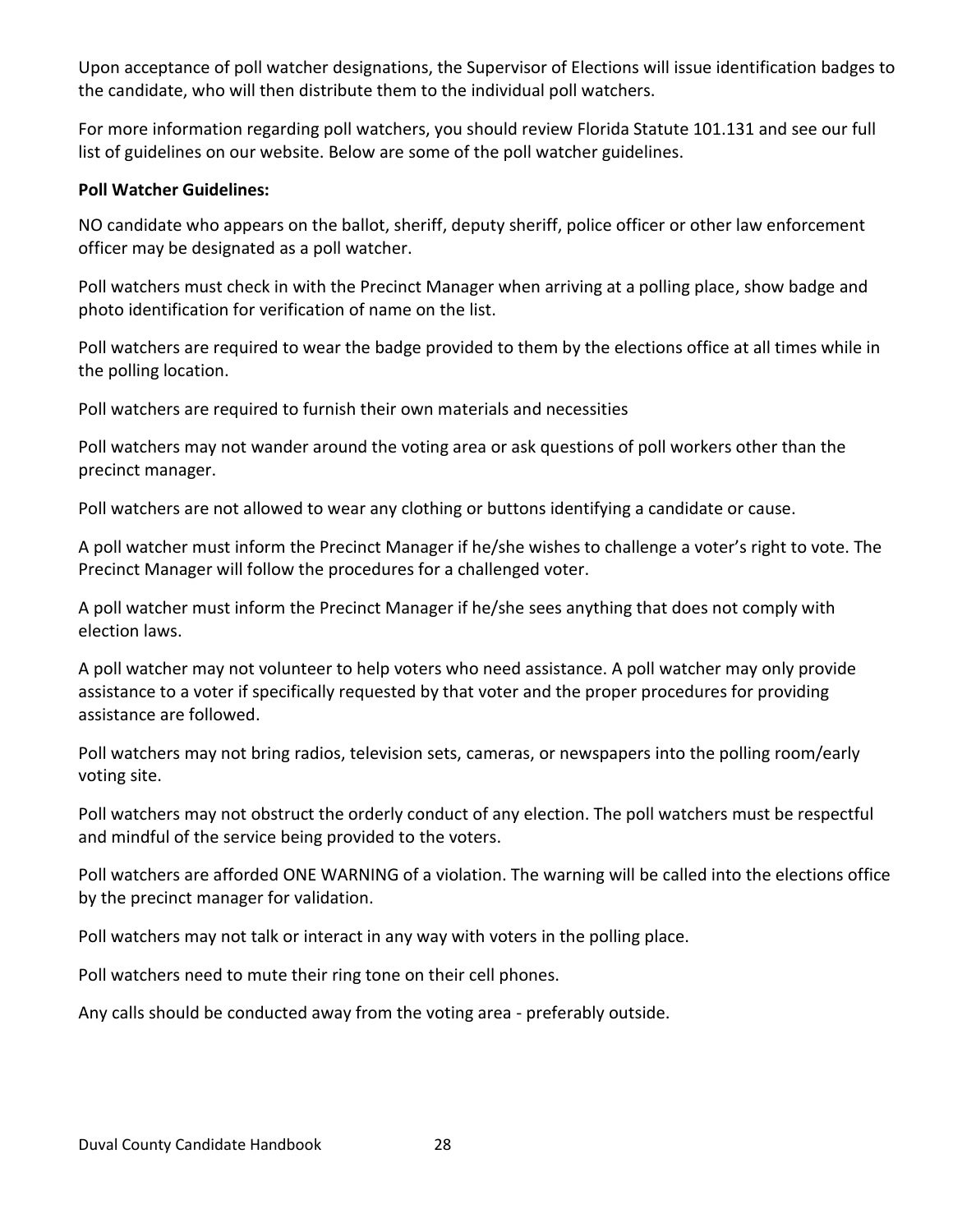# <span id="page-36-0"></span>THIRD PARTY VOTER REGISTRATION ORGANIZATIONS

# <span id="page-36-1"></span>**Definition of Third-Party Voter Registration Organization - F.S. 97.021(37)**

A Third-Party Voter Registration Organization means any person, entity or organization collecting voter registration applications. A third-party voter registration organization does not include a person who seeks to register to vote or collect voter registration applications from that person's spouse, child, or parent, or a person engaged in registering to vote or collecting voter registration applications as an employee or agent of the Division of Elections, Supervisor of Elections, Department of Highway Safety and Motor Vehicles, or an official voter registration agency.

# <span id="page-36-2"></span>**Definition of an Affiliate Organization (of a Third-Party Voter Registration**

#### **Organization) - Division of Elections Rule 1S-2.042**

An affiliate organization of a third-party voter registration organization means any person, as defined in F.S. 1.01(3) that is associated with the third-party voter registration organization as a subordinate, subsidiary, member, branch, chapter, as a central or parent organization, or through direct or indirect ownership or control. Ownership or control means substantial and effective, though not necessarily predominant, ownership or control.

#### <span id="page-36-3"></span>**Engaging in Third-Party Voter Registration Activities - F.S. 97.0575**

Prior to engaging in any voter registration activities, the third-party voter registration organization shall file form DS-DE 119 to provide required information about its registered agent and officers. This form must also list all employee/paid registration agents collecting applications on behalf of the organization. No Voter Registration Applications can be provided to the organization until the Division assigns it an identification number, which must be listed on each application.

For each registration application collected and not turned in promptly by the third-party voter registration organization, there are fines associated:

- \$50 for each registration application collected and turned in or postmarked more than 10 days after it was delivered by the applicant; \$250 for each application collected and turned in or postmarked more than 10 days after it was delivered by the applicant if the agent acting on behalf of the thirdparty registration organization acted willfully.
- \$100 for each application collected and turned in or postmarked after the voter registration deadline (book closing); \$500 for each application collected and turned in or postmarked after the voter registration deadline (book closing) if the agent acting on behalf of the third-party registration organization acted willfully.
- \$500 for each application collected and never turned in; \$1,000 for each application collected and never turned in if the agent acting on behalf of the third-party registration organization acted willfully. Total aggregate fines for any third-party voter registration organization are capped at \$1,000 per calendar year. The Secretary of State has the ability to waive fines upon a showing that failure to deliver the voter registration applications resulted from *force majeure* or impossibility of performance.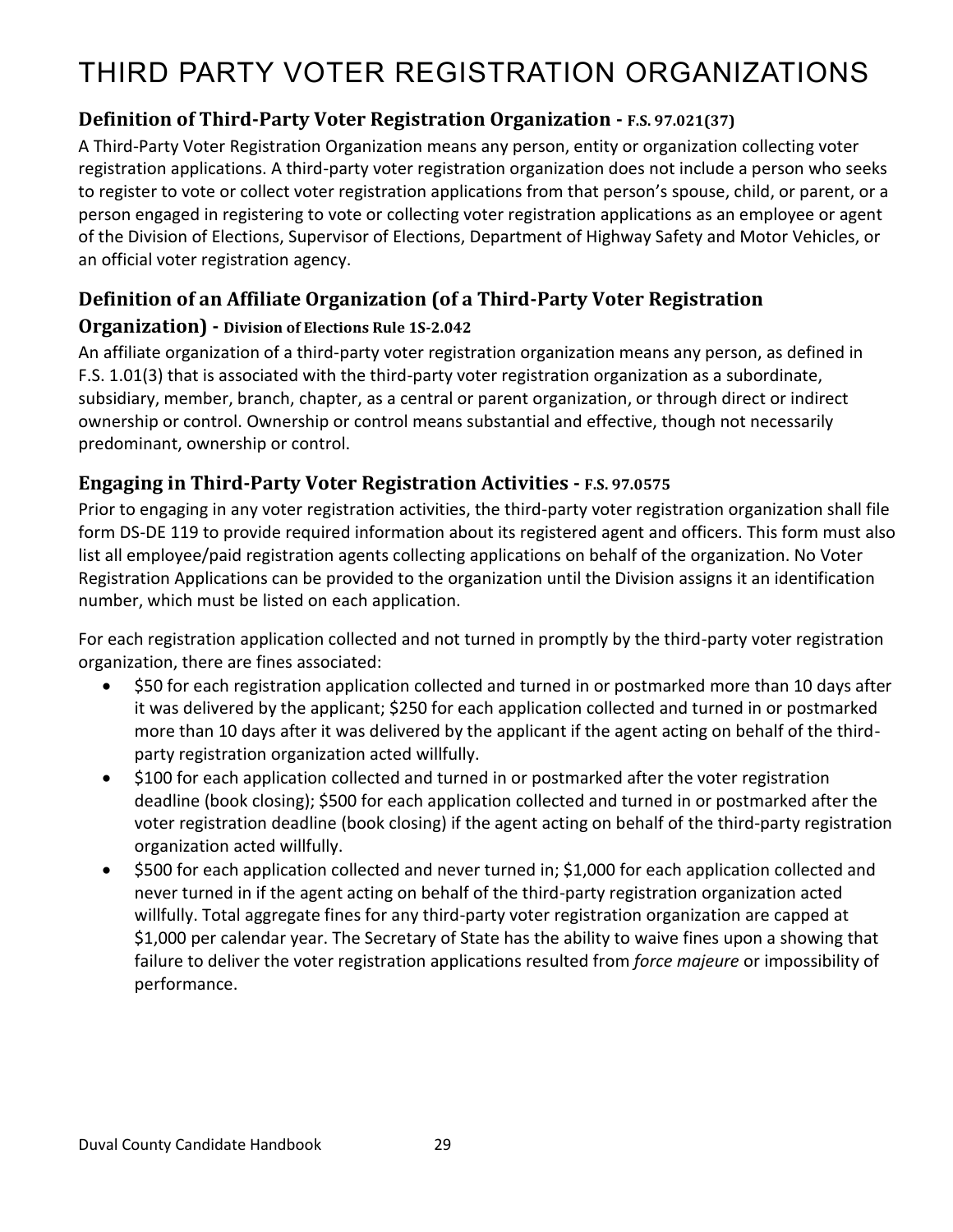# <span id="page-37-0"></span>CANVASSING BOARD AND MAIL BALLOT CHALLENGES

### <span id="page-37-1"></span>**Testing the Ballot Tabulating Equipment- F.S. 101.5612**

Before any election, the Canvassing Board tests the ballot scanning equipment to verify it is accurately counting the votes cast for all candidates in all offices and on all issues.

All candidates opposed in the primary election will be given a notice of the date, time, and location of the test in their qualifying packets. The notice of the test for the general election will be sent to all candidates appearing on the ballot.

The ballot scanning equipment is tested on any day not more than 25 days before the commencement of Early Voting for any election. Tests are conducted at the Election Service Center and are verified by the Canvassing Board. These tests are open to candidates, political parties and committees and their representatives, the public and the media.

#### <span id="page-37-2"></span>**Canvassing Mail Ballots- F.S. 101.68**

The Canvassing Board may begin canvassing mail ballots upon the completion of the public testing of automatic tabulating equipment pursuant to s. 101.5612(2) but must begin such canvassing by no later than noon on the day following the election. to the election, including processing the ballots through the scanning equipment. However, results shall not be released until after 7:00 p.m. on Election Day.

If a certificate return envelope is retuned unsigned or if a voter's signature on their certificate return envelope does not match their signature on file with the Supervisor of Elections Office, the voter may "cure" the unsigned certificate or signature mismatch by submitting the subscribed affidavit and copy of identification by 5:00 p.m. on the 2<sup>nd</sup> day after the election. The Canvassing Board will determine whether to accept a "cured" ballot.

#### <span id="page-37-3"></span>**Challenge of Mail Ballots - F.S. 101.6104**

Mail ballots may be reviewed for possible challenge before they are opened and separated from the return certificate ballot envelopes.

If any voter present for the canvass of mail ballots believes that any ballot is illegal due to any defect apparent on the voter's certificate envelope, the voter may, at any time before the ballot is removed from the return certificate envelope, file with the Canvassing Board a protest against the canvass of such ballot, specifying the reason he or she believes the ballot to be illegal.

#### **No challenge based upon any defect on the voter's return certificate envelope shall be accepted after the ballot has been removed from the envelope**.

#### <span id="page-37-4"></span>**Public Inspection of Ballots- F.S. 101.572 & 101.5614**

Official ballots may be reviewed while in the custody of the Supervisor of Elections or the Canvassing Board at any reasonable time, under reasonable conditions, after the election. However, no persons other than the Supervisor of Elections or his or her employees or the Canvassing Board shall handle any official ballot.

A candidate, a political party official, or a political committee official, or an authorized designee thereof, shall be granted reasonable access upon request to review or inspect ballot materials before canvassing or tabulation, including voter certificates on vote-by-mail envelopes, cure affidavits, corresponding comparison signatures, duplicate ballots, and corresponding originals.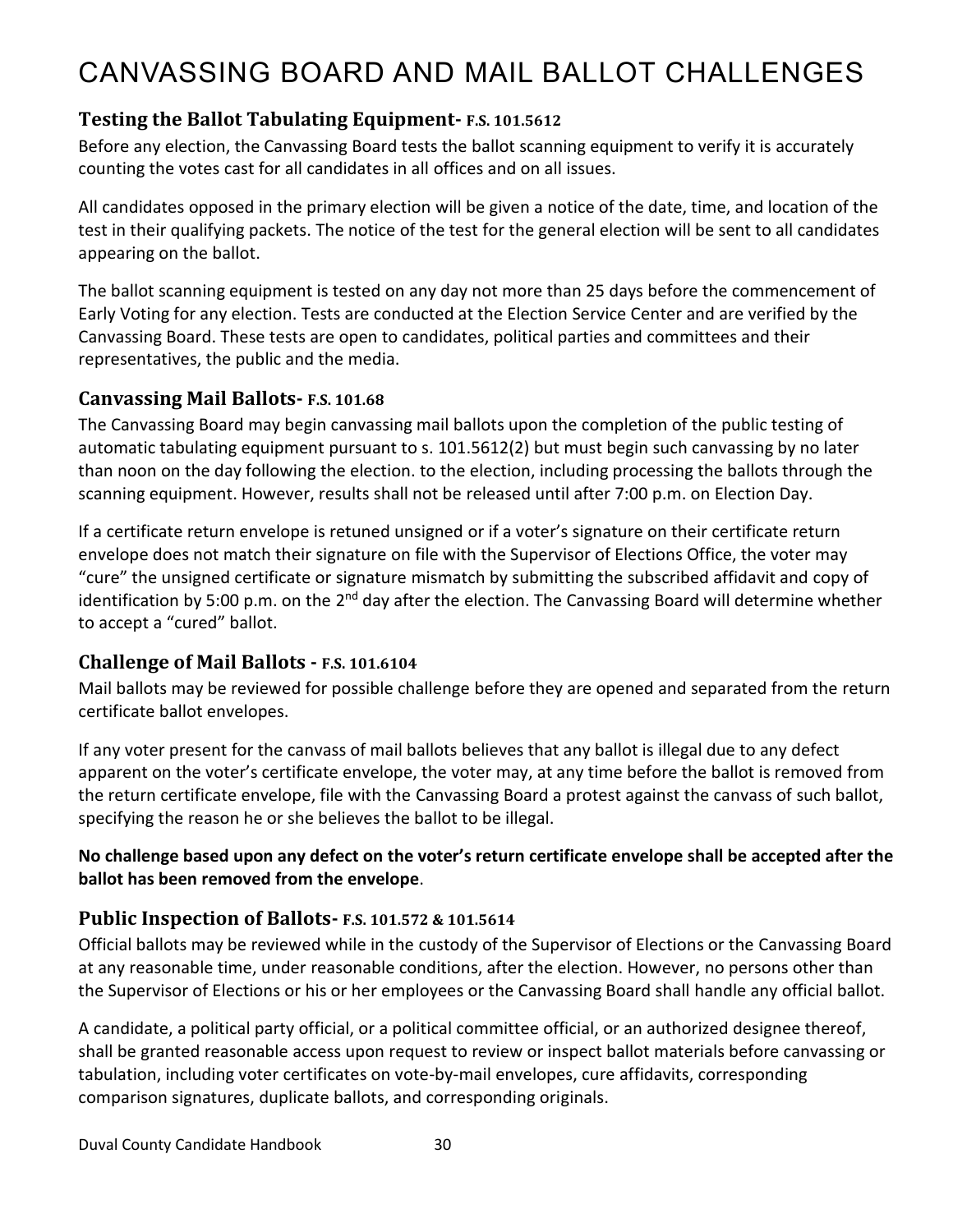# <span id="page-38-0"></span>PROVISIONAL BALLOTS

#### <span id="page-38-1"></span>**When is a Voter Entitled to Vote a Provisional Ballot? - F.S. 101.048 & F.S. 101.045**

A voter is entitled to vote a provisional ballot for the following reasons:

- Voter's name cannot be found on the EViD and eligibility cannot be verified. (F.S. 101.045(2)(e)
- Voter refutes the supervisor's office confirmation that he or she is not eligible. (F.S. 101.048(1)
- The electronic pollbook shows that the voter has requested a mail ballot and the poll worker cannot verify that the voter has not voted. (F.S. 101.69(3)
- There is an indication on the precinct register that the voter has returned the mail ballot or has voted in the office or at an early voting site, but the voter maintains that he or she has not voted, even after a call to the office. (F.S. 101.69(1)
- There is an indication on the precinct register that the voter's registration information has not been verified by the Department of State. (F.S. 97.053(6)
- Voter did not provide picture and signature identification. (F.S. 101.043(2)
- There is an indication on the precinct register that the voter has been challenged in this election (F.S. 101.111(c)
- Voter is challenged at the precinct. (F.S. 101.111(1)(b)
- A voter whose signature differs from the ID presented and the voter refuses to complete the affidavit. (F.S. 101.49(2)
- A voter who makes an out-of-county address change at the polls must vote a provisional ballot, unless the county uses electronic poll books at the polling place. (F.S. 101.045(2)(c)

A provisional ballot is a conditional ballot whose validity is determine by the Canvassing Board. A voter who casts a provisional ballot has the right to present written evidence supporting his/her eligibility to vote to the Canvassing Board by no later than 5:00 p.m. on the second day following the election.

Provisional ballots that are accepted by the Canvassing Board will be tabulated and included in the first set of unofficial results and in the final official results. If the Canvassing Board determines the voter was not eligible to vote, the certificate envelope containing the ballot will not be opened and the voter will be notified in writing why his/her ballot was not accepted.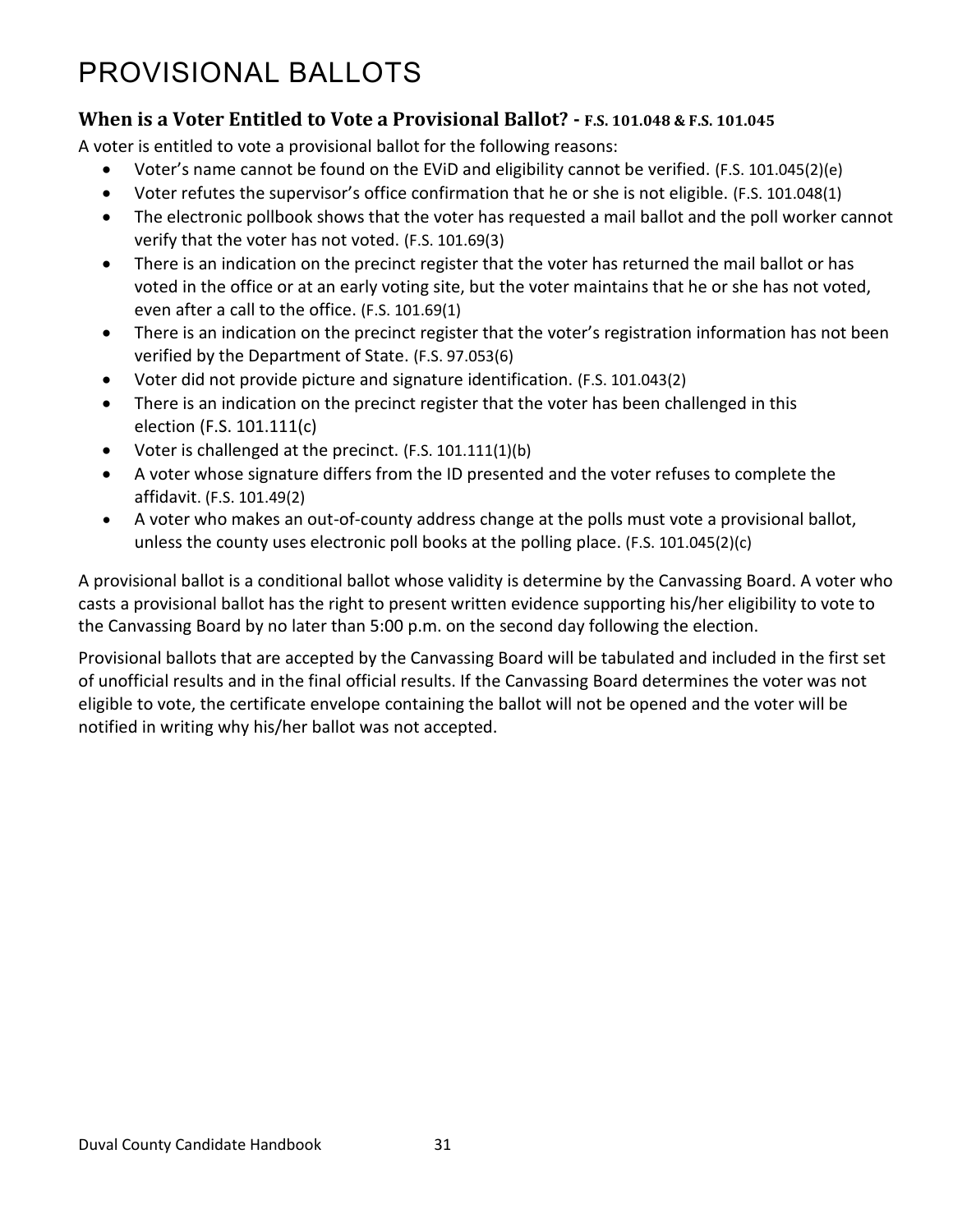# <span id="page-39-0"></span>ELECTION NIGHT RESULTS

#### <span id="page-39-1"></span>**Election Results Provided Election Night - F.S. 102.141(4) & Division of Elections Rule1S-2.013**

The Supervisor of Elections Office will post unofficial results to our website at DuvalElections.com after 7:00 p.m. election night. The first results posted are early voting returns and partial mail ballot returns. Precinct results will be added as they are received (via modem) from the polling places. Provisional ballot and writein results are not available election night. For countywide General Elections, 10-day overseas mail ballot returns will not be available until 10 days after the election (this includes ALL contests and questions, including local contests and questions, on the 10-day overseas ballots).

#### <span id="page-39-2"></span>**Unofficial Results & Determining a Recount - F.S. 102.141(5)(7), 102.166**

The first set of unofficial results must be submitted to the Division of Elections no later than Noon of the third day after the Primary Election and no later than Noon of the fourth day after the General Election. The first set of unofficial results must include provisional ballots and votes for qualified write-in candidates. If the first set of unofficial results reflect that a candidate for any office was defeated or eliminated by onehalf of a percent or less of the votes cast for such office, that a candidate for retention to a judicial office was retained or not retained by one-half of a percent or less of the votes cast on the question of retention, or that a measure appearing on the ballot was approved or rejected by one-half of a percent or less of the votes cast on such measure, a MACHINE RECOUNT will be ordered. The results of a machine recount are considered the second set of unofficial results.

If the second set of unofficial results reflect that a candidate for any office was defeated or eliminated by one-quarter of a percent or less of the votes cast for such office, that a candidate for retention to a judicial office was retained or not retained by one-quarter of a percent or less of the votes cast on the question of retention, or that a measure appearing on the ballot was approved or rejected by one-quarter of a percent or less of the votes cast on such measure, a MANUAL RECOUNT will be ordered.

**A candidate can choose NOT to proceed with a machine or manual recount by submitting a written request to the Supervisor of Elections office if the contest is within the boundaries of Duval County. Multi-County, State and Federal candidates must submit their requests to the Department of State.**

The second set of unofficial results must be submitted to the Division of Elections no later than 3:00 p.m. on the fifth day after the Primary Election and no later than 3:00 p.m. of the ninth day after the General Election.

### <span id="page-39-3"></span>**Final Official Results - F.S. 102.112**

Final Official Results must be submitted to the Division of Elections by 5:00 p.m. of the 7th day after the Primary Election and by Noon of the 12th day following the General Election.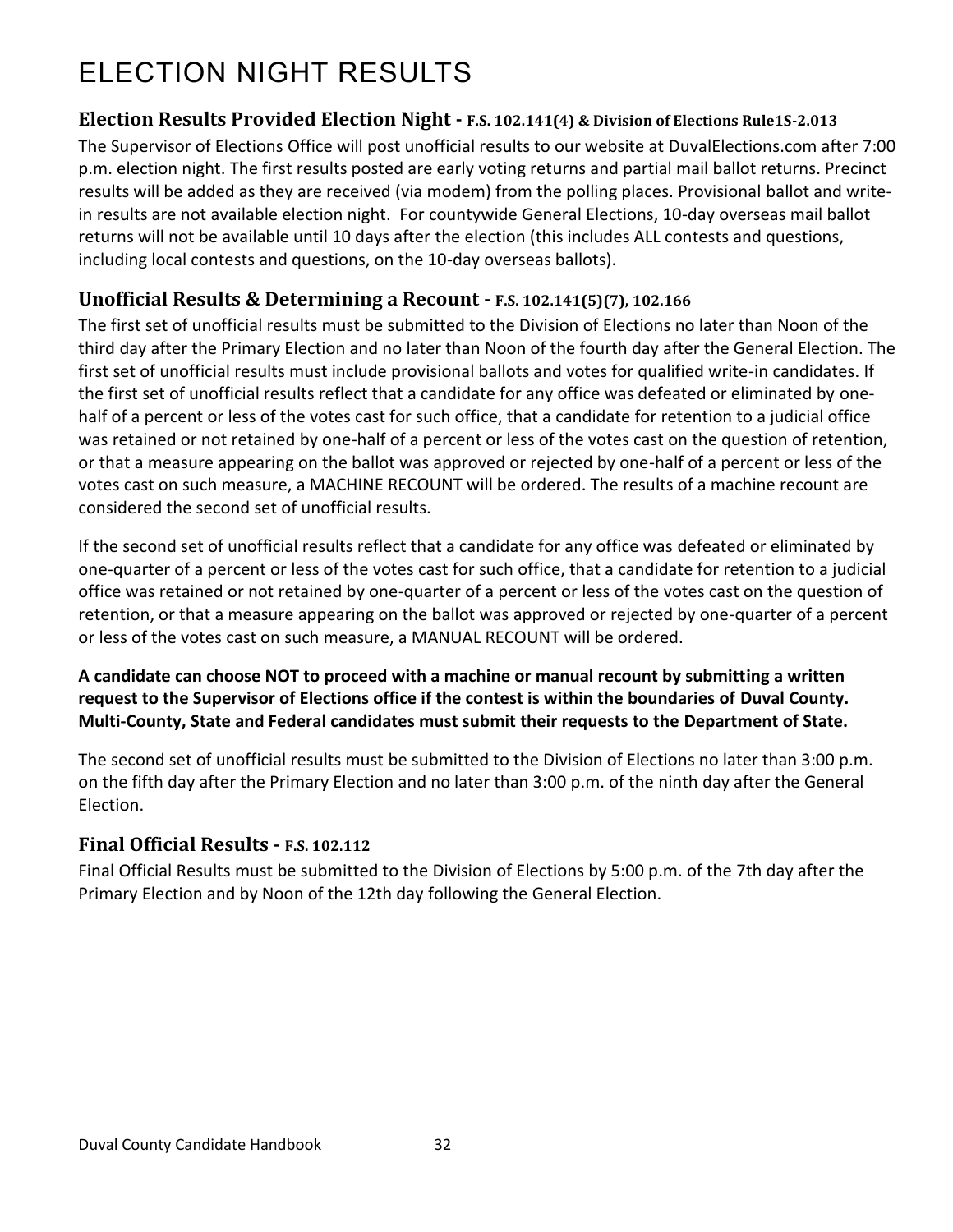# <span id="page-40-0"></span>CONTEST OF ELECTION

# <span id="page-40-1"></span>**Filing a Contest of Election - F.S. 102.168**

The certification of election or nomination of any person to office, or of the result on any question submitted by referendum, may be contested in circuit court by any unsuccessful candidate for such office or nomination thereto or by any elector qualified to vote in the election related to such candidacy, or by any taxpayer respectively.

A contest of election must be filed with the fees prescribed with the clerk of the circuit court within 10 days after midnight of the date the official results were certified. The grounds for filing a contest of election are as follows:

- Misconduct, fraud, or corruption on the part of any election official or any member of the Canvassing Board sufficient to change or place in doubt the result of the election.
- Ineligibility of the successful candidate for the nomination or office in dispute.
- Receipt of a number of illegal votes or rejection of a number of legal votes sufficient to change or place in doubt the result of the election.
- Proof that any elector, election official, or Canvassing Board member was given or offered a bribe or reward in money, property, or any other thing of value for the purpose of procuring the successful candidate's nomination or election or determining the result of any question submitted by referendum.

# <span id="page-40-2"></span>MANUAL POST-ELECTION AUDIT

### <span id="page-40-3"></span>**Conducting the Manual Post-Election Audit - F.S. 101.591 & Division of Elections Rule1S-5.026**

Immediately following the certification of each election, the Canvassing Board must conduct a manual postelection audit of the voting system. However, if a manual recount is undertaken pursuant to F.S. 102.166, the Canvassing Board is not required to perform the manual post-election audit.

The Canvassing Board must randomly select a contest or question that appears on the ballot. From the contest or question that is selected, the Canvassing Board must then randomly select 2% of the precincts that were eligible to vote for that contest or question. For example, if the Canvassing Board selected a state house district contest, the Canvassing Board would select 2% of the precincts that were eligible to vote for that contest. If the Canvassing Board selected a countywide referendum question, the Canvassing Board would select 2% of all the precincts in the county.

Once the contest/question and precinct(s) have been randomly selected, the mail, early voting, election day and provisional ballots cast would be retrieved and the Canvassing Board or audit teams would manually audit the votes for the contest/question selected. The results of the manual audit would be compared to the results from the tabulation system. The Division of Elections provides the Canvassing Board with tally sheets and a report form to be completed. The results of the audit must be made available to the public within seven days of certification and must be sent to the Division of Elections within 15 days after the completion of the audit.

The random selection of the contest/question and precinct(s) and the audit process are open to the public. Notices are posted to our website at DuvalElections.com and at each of the entrances to our offices (notices must be posted at least 24 hours before each meeting).

Duval County Candidate Handbook 33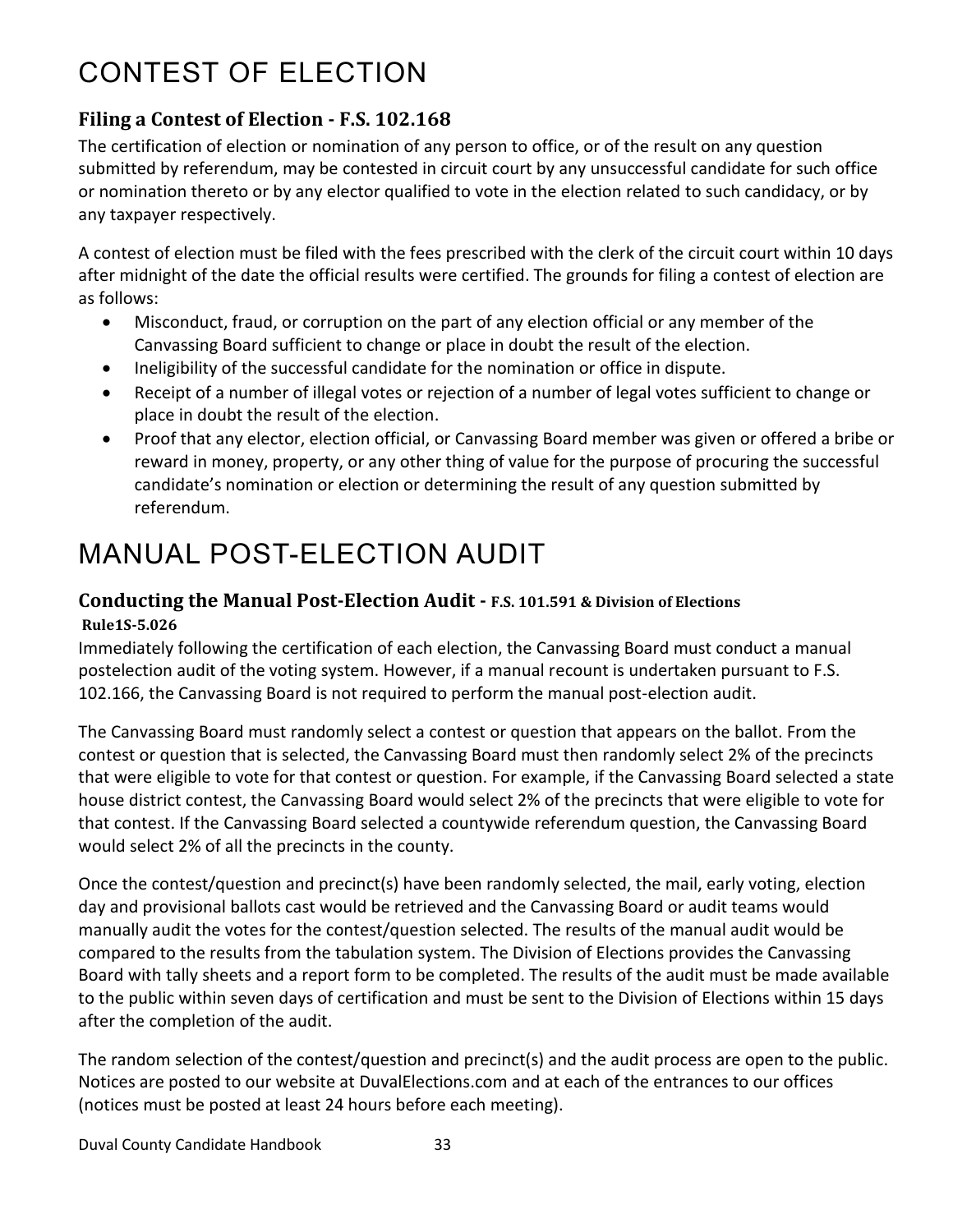# <span id="page-41-0"></span>AFTER THE ELECTION

#### <span id="page-41-1"></span>**All Candidates**

Once the election is certified, a termination report is due from candidates who were defeated or elected. Our office will notify the candidate of the due date of their final report. This report will show the disposition of funds from the campaign account.

Prior to disposing of surplus funds, a candidate may be reimbursed by the campaign for any previously reported contributions by the candidate to the campaign, in full or in part.

A candidate who filed an oath stating that he/she was unable to pay the fee for verification of petition signatures without imposing an undue burden on his/her personal resources or on resources otherwise available to him/her, must reimburse the Supervisor of Elections office for such waived fee prior to disposing of any funds under the surplus provisions contained in F.S. 106.141(4).

#### <span id="page-41-2"></span>**Elected Candidates**

A candidate who has been elected to office will receive a letter from the Division of Elections along with form DS-DE 56, Oath of Office. The form is to be notarized and sent to the Division of Elections in Tallahassee. On this form the new official will be taking the oath of office and accepting the office to which they have been elected. The letter also asks that the new official send in \$10.00 from their personal funds. **DO NOT OMIT THIS PROCESS.** This is the final step in becoming an elected official.

|                              | <b>OATH OF OFFICE</b><br>(Art. II. § 5(b), Fla. Const.)                                                                                                                                                                                                                                                 |  |  |
|------------------------------|---------------------------------------------------------------------------------------------------------------------------------------------------------------------------------------------------------------------------------------------------------------------------------------------------------|--|--|
| <b>STATE OF FLORIDA</b>      |                                                                                                                                                                                                                                                                                                         |  |  |
|                              | County of Theory of The County of The County of The County of The County of The County of The County of The County of The County of The County of The County of The County of The County of The County of The County of The Co                                                                          |  |  |
|                              | I do solemnly swear (or affirm) that I will support, protect, and defend the Constitution and<br>Government of the United States and of the State of Florida; that I am duly qualified to hold<br>office under the Constitution of the State, and that I will well and faithfully perform the duties of |  |  |
| (Title of Office)            |                                                                                                                                                                                                                                                                                                         |  |  |
|                              | on which I am now about to enter, so help me God.                                                                                                                                                                                                                                                       |  |  |
|                              | [NOTE: If you affirm, you may omit the words "so help me God." See 8 92.52. Fla. Stat.]                                                                                                                                                                                                                 |  |  |
|                              |                                                                                                                                                                                                                                                                                                         |  |  |
|                              | Stenature                                                                                                                                                                                                                                                                                               |  |  |
|                              | Sworn to and subscribed before me this $day\, of$ $\hspace{1.5cm} .$                                                                                                                                                                                                                                    |  |  |
|                              | Signature of Officer Administering Oath or of Notary Public                                                                                                                                                                                                                                             |  |  |
|                              | Print, Type, or Stamp Commissioned Name of Notary Public                                                                                                                                                                                                                                                |  |  |
|                              |                                                                                                                                                                                                                                                                                                         |  |  |
|                              | Type of Identification Produced                                                                                                                                                                                                                                                                         |  |  |
|                              |                                                                                                                                                                                                                                                                                                         |  |  |
|                              | <b>ACCEPTANCE</b>                                                                                                                                                                                                                                                                                       |  |  |
|                              | I accept the office listed in the above Oath of Office.                                                                                                                                                                                                                                                 |  |  |
|                              |                                                                                                                                                                                                                                                                                                         |  |  |
|                              |                                                                                                                                                                                                                                                                                                         |  |  |
| Mailing Address: Home Office |                                                                                                                                                                                                                                                                                                         |  |  |
| Street or Post Office Box    | Print Name                                                                                                                                                                                                                                                                                              |  |  |
|                              |                                                                                                                                                                                                                                                                                                         |  |  |
| City, State, Zip Code        | Signature                                                                                                                                                                                                                                                                                               |  |  |
| DS-DE 56 (Rev. 11/16)        |                                                                                                                                                                                                                                                                                                         |  |  |

Our office has a notary available for notarizing any forms needing a notarized signature.

Duval County Candidate Handbook 34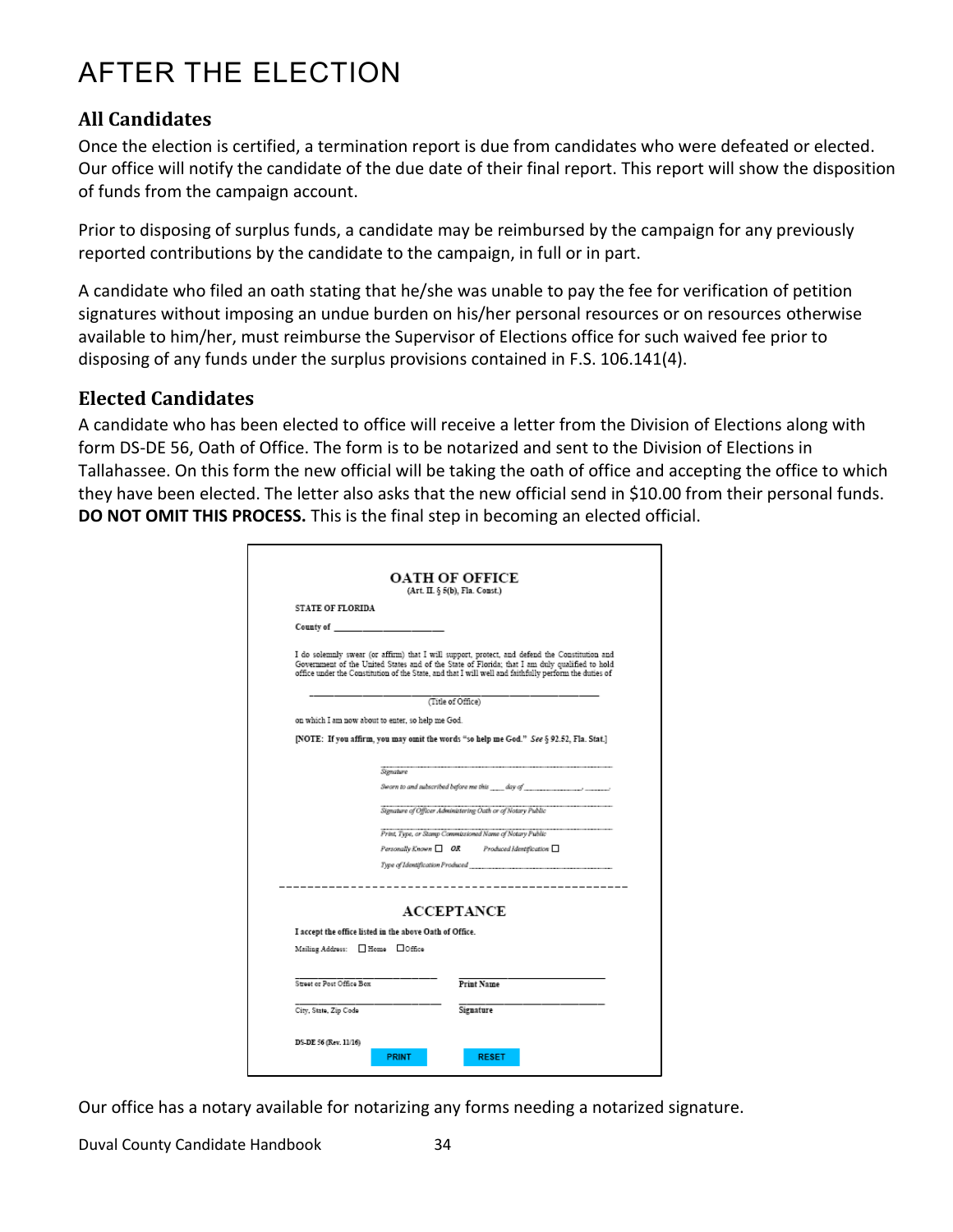If you have any questions about your campaign, please feel free to call me or Brenda at the numbers below. You may also email us at any time.

# **Lana Self** 904-255-3429 lanas@coj.net

# **Brenda Byles**

904-255-3416 bbyles@coj.net